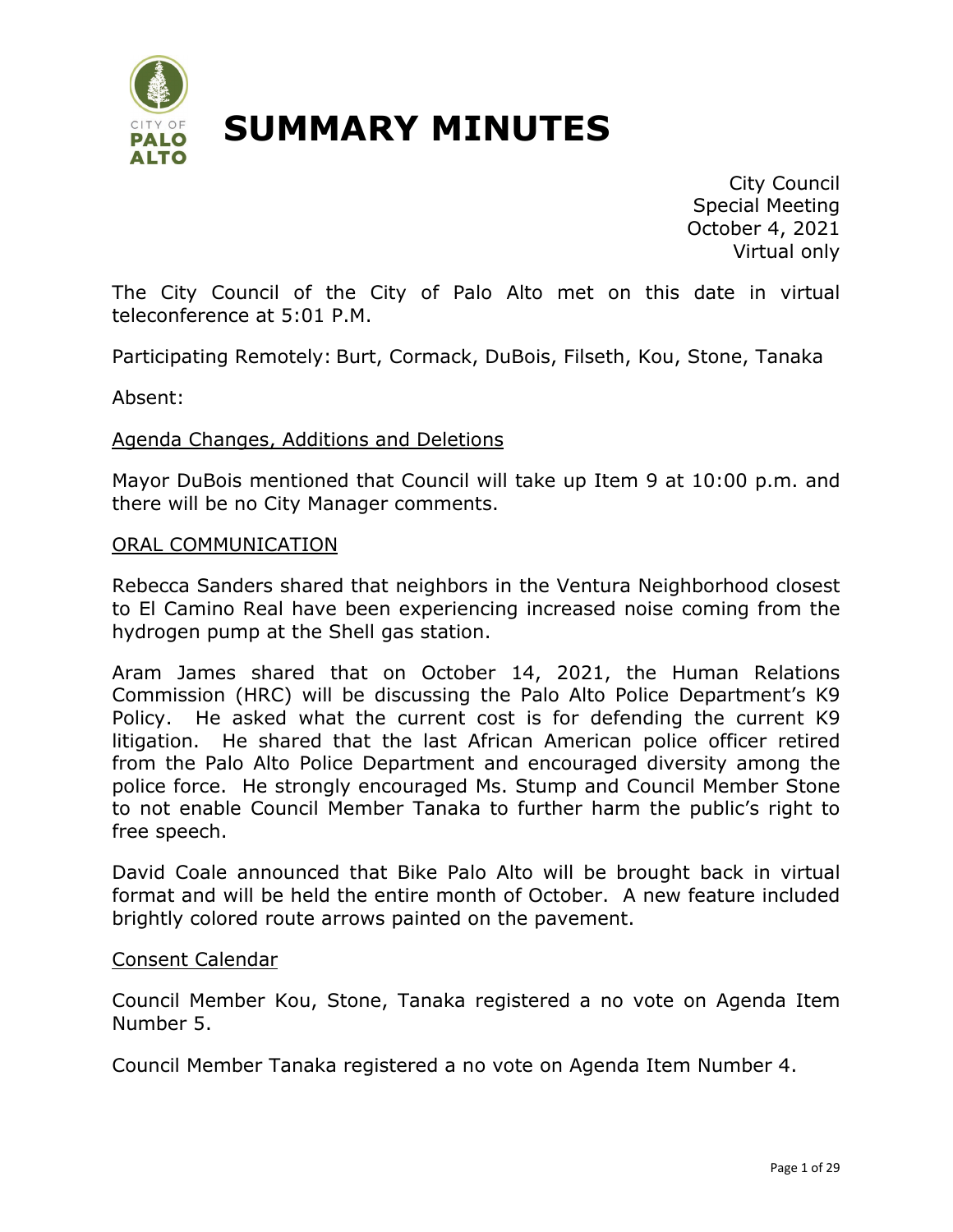**MOTION:** Mayor DuBois moved, seconded by Council Member Cormack to approve Agenda Item Numbers 2-4, 6.

- 1. Approval of Minutes from August 30, 2021 City Council Meeting.
- 2. Request for Authorization to Amend the Existing Agreement for Litigation Defense Services with the Law Firm of Jarvis, Fay & Gibson (Contract S15159508) to Extend the Term to June 30, 2022.
- 3. Approval of a Budget Amendment (Requires 2/3 Approval) for General Fund Operating Budget in Community Services Department Implementing a Grant from the Institute of Museum and Library Services (IMLS) Museums for America Grant Awarded to the Palo Alto Art Center Foundation to Support Creative Attention Initiative at the Palo Alto Art Center.
- 4. Approval of an Exemption to Competitive Solicitation and Change Order No. 1 to Existing Contract C20172366A With Hotline Construction, Inc. for Additional Underground Construction and Emergency Construction On-call Services, Increasing the Contract Amount by \$6,800,000 for a new Not-to-Exceed Amount of\$11,300,000; and Approve a Budget Amendment in the Electric Fund.
- 5. Approval of Advanced Metering Infrastructure (AMI) Contract with Sensus USA Inc. in the Amount of \$15,283,218; and Authorization for the City Manager to Negotiate and Execute Change Orders up to a Notto-Exceed Amount of \$1,484,000, for a Total Contract Amount Not-to-Exceed \$16,767,218; Approval of Amendment No. 2 with E Source in an Amount Not-to-Exceed \$1,339,947 for Phase 3 AMI Consulting; and 3) Adoption of a Resolution to Transfer up to\$18,900,000 from the Electric Special Project Reserves to the Smart Grid Technology Installation Project EL-11014. (This item is continued to a date uncertain)
- 6. Approval of Construction Contract Number C22181780 with Roofing Constructors, Inc. in the Amount Not-to-Exceed \$362,713 to Replace the Existing F & FH Wing Roofs at Cubberley Community Center, Capital Improvement Program Project CB-16002; and Authorization of Contract Contingency in an Amount Not-to-Exceed \$36,271 for Related, Additional but Unforeseen Work Which May Develop During the Project.

#### **ITEMS 2, 3, 6 OF MOTION PASSED:** 7-0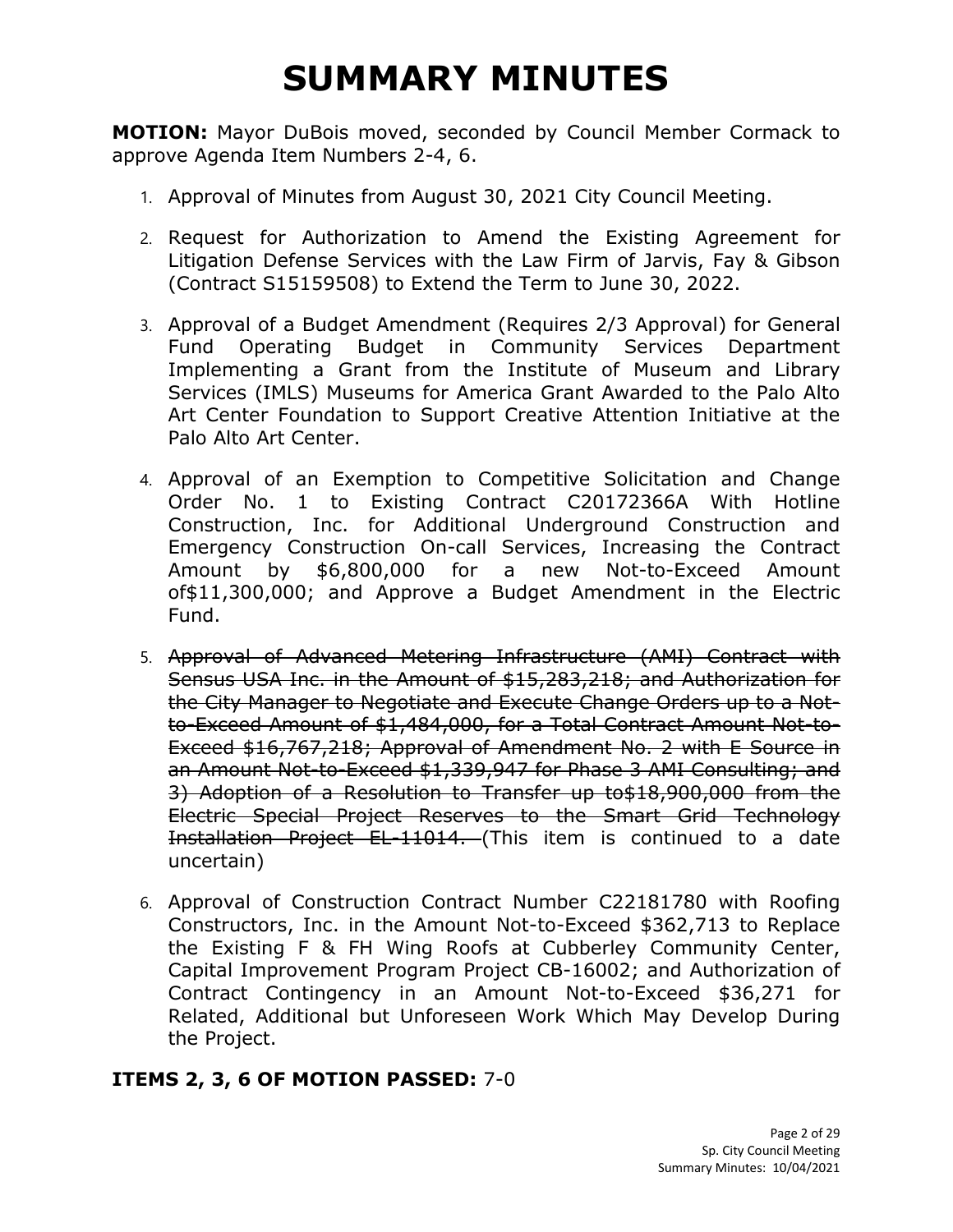#### **ITEM 4 OF MOTION PASSED:** 6-1, Tanaka no

#### Action Items

7. Update from the Palo Alto Advisory Committee on Early Care & Education (PAACECE) on recent Assessment of Local Families, Effect of COVID on Child Care providers and plans to address identified needs, including the Approval of Budget Amendments in the General Fund and the Child Care Trust Fund to Implement the PAACECE's Annual Work Plan.

Community Services Director Kristen O'Kane stated that the first objective is to share with the Council the results of the Needs Assessment of Families with Young Children. The second objective is to recommend approval to use funds from the Childcare Trust Fund to support early childcare providers in the City.

Minka Van Der Zwaag reported that the Palo Alto Advisory Committee on Early Care and Education (PAACECE) is a group of local childcare professionals of who work on issues of early child care and education.

Deputy Chief for Early Learning First 5 Dr. Heidi Emberling shared that the Needs Assessment for Families with Young Children explored four key areas. Quality of life in Palo Alto, the early care and education (ECE) landscape, access to inclusion in the Palo Alto community, and community services, resources and supports. The needs assessment held 18 informative interviews, 41 interviews with ECE providers, a survey and held three focus groups. The assessment was conducted pre-COVID 19. The assessment showed that families are concerned about the high cost of living, work pace, isolation from extended families, and the inability to access affordable highquality childcare. Also, the assessment acknowledged the challenges of recruiting teachers and teacher retention. Due to very little federal funding that supports the early education system, educators are not being able to afford to live in the community.

Executive Director Children's preschool center Kay Erikson shared the impacts that COVID 19 has caused on the City's providers. The State Emergency Order and mandates put very restricting rules on childcare facilities and caused a huge financial and enrollment hardship. Many teachers decided not to return to work due to fear of COVID-19 exposure. One of the challenges that many childcare facilities faces is hiring highquality early childcare educators. To support childcare facility directors, PAACECE formed the Provider Network which is a group of Palo Alto providers that meet bi-weekly to provide support. The recovery and support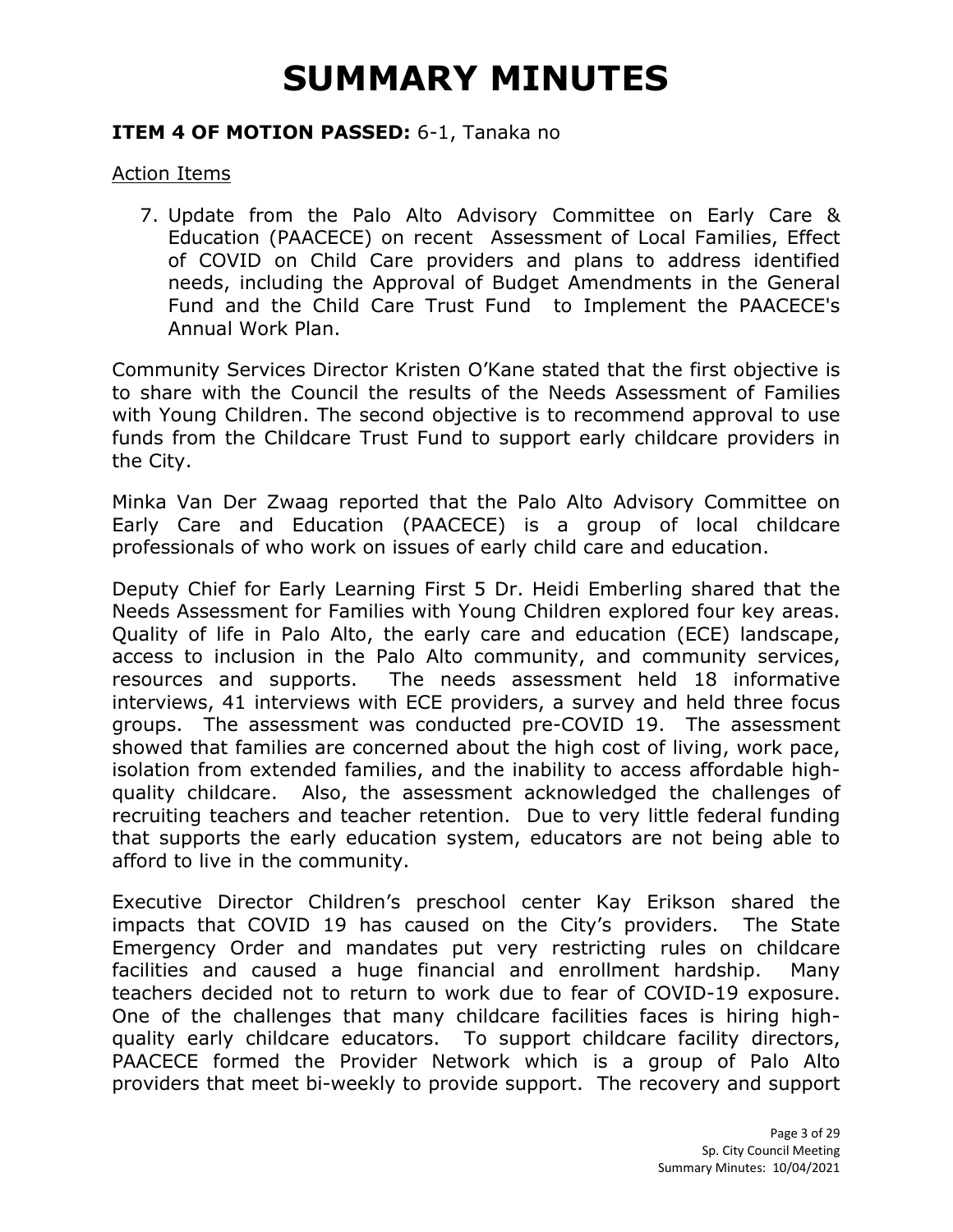of the childcare sector is essential for economic recovery and for parents to be able to work.

Janet Zamudio shared that PAACECE's Work Plan includes the continuation of the ECE bi-weekly program director meetings, plans to create a pilot program for classroom teachers to provide connection and support, create a series of professional development opportunities to meet educators' needs, and review and improve the current mechanism of communicating resources to families in the community. Connecting teachers to professional development opportunities is critical along with mental health support.

Ms. Van Der Zwaag remarked that PAACECE requests that funding be provided for its Community of Practice Cohort, for scholarships, and a minigrant. The Community of Practice Cohort costs \$20,000 and would be a 6 months training session that will support reflective early childhood teaching, build a community of support, and facilitate collaboration. The scholarship fund of \$5,000 would support individuals who attend outside professional training and continuing education. The mini-grant of \$5,000 will be used to obtain onsite assistance to provide classroom observation, behavioral, and mental health support to kids.

No public comment.

Council Member Filseth asked why the Palo Alto Unified School District (PAUSD) was not helping in PAACECE's efforts.

Ms. Van Der Zwaag stated that the programs are to help private childcare providers.

Council Member Cormack acknowledged that early childhood educators are the saving grace for many families and that many of the facilities are operated and run by women. She inquired what the City has planned for the remaining \$270,000 in the Child Care Trust Fund.

Ms. Van Der Zwaag answered that the funds are not yet allocated. PAACECE will use the funds when it is most impactful to address the needs of childcare providers and/or local families.

Council Member Cormack stated she supports the Community of Practice Cohort concept. She agreed with the comment that professional development is an issue everywhere. She inquired what the average hourly wage is for an early childhood educator.

Ms. Erikson commented that for private childcare centers, the average is \$22 to \$24 per hour for a fully qualified educator.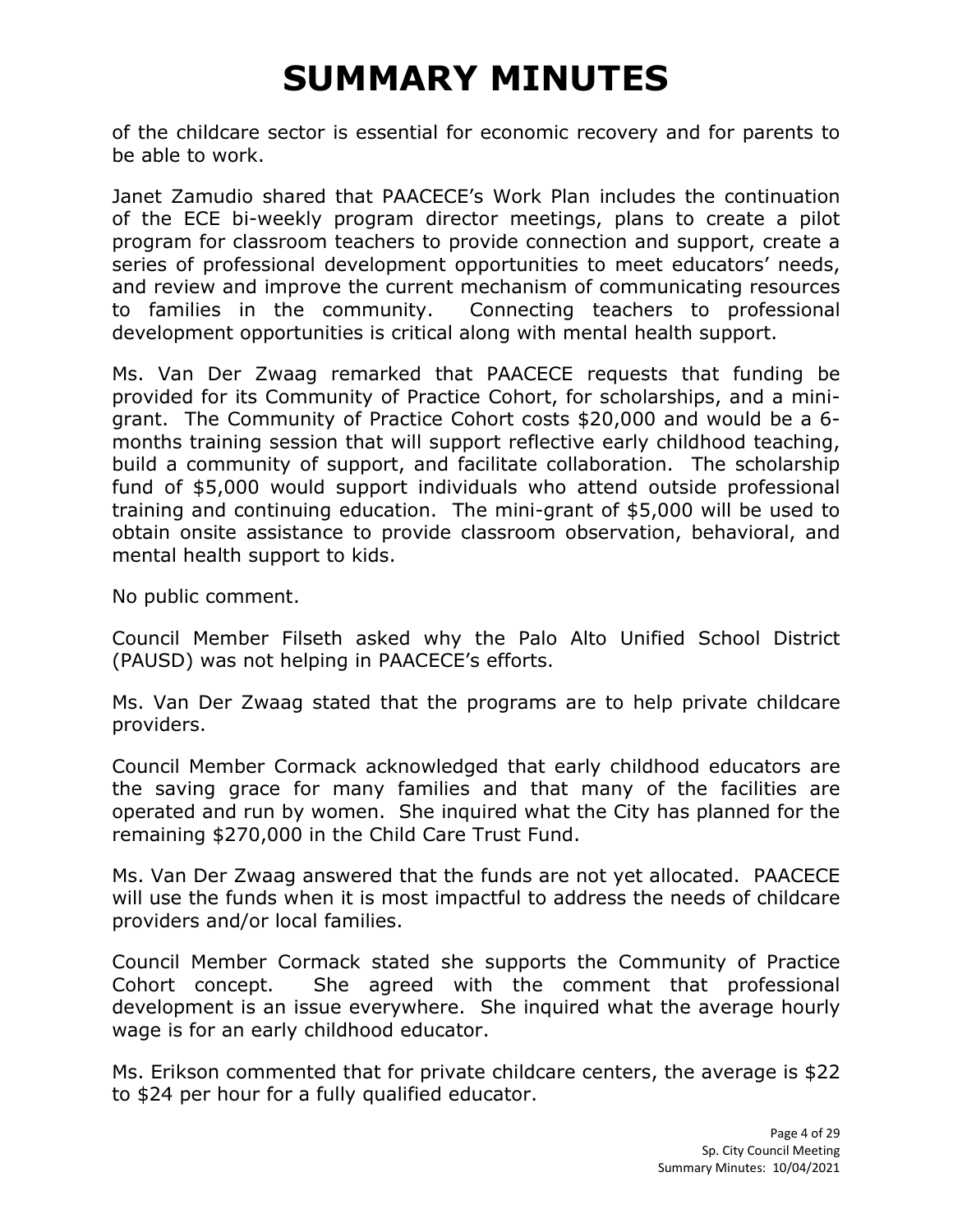Council Member Cormack asked if recent legislative actions have affected childcare wages.

Ms. Emberling noted that the State of California is supporting reimbursement rates for subsidized slots. She mentioned that in Santa Clara County most childcare educators earn between \$12 to \$13 per hour.

Ms. Erikson acknowledged that many educators commute to Palo Alto because the wages are higher than other cities in the Bay Area.

Council Member Cormack announced that she will be supporting Staff's recommendation.

Vice Mayor Burt disclosed that he was not aware of the Child Care Trust Fund. The childcare industry has been hit just as hard as the other provider services. He appreciated the comment that many folks in the community earn too much money to qualify for subsidies, but do not earn enough to pay for childcare. He expressed that the requested funding is not enough to spread over the different educators. He wanted to know how PAACECE would use additional funds and does PAACECE feel it should request more funding. He noted that now is the time to use the trust fund that has sat idle for many years. He disclosed that the City/School Liaison Committee is working on mapping out shared interests between the City and PAUSD. He predicted that PAUSD would be willing to share the costs of helping early childhood providers.

Ms. Van Der Zwaag remarked that the intention is to send the needs assessment to various stakeholders in the community and seek their time and investment to help work on the issues outlined in the assessment. PAACECE acknowledged that \$300,000 will not last long and the Committee wishes to start with the proposed smaller initiatives first.

Ms. Emberling agreed with Ms. Van Der Zwagg's comment that PAACECE has discussed how to utilize the money in the longest-lasting way possible. She mentioned that the Community of Practice Cohort was piloted in past years and was very successful but expensive. She noted that even with the stabilization grants that the Board of Supervisors issued to childcare facilities, many facilities have shut down. The need is tremendous and endless and PAACECE has been very thoughtful in how to have the biggest impact for the least amount of money.

Council Member Stone asked if the lack of family support is being caused by a lack of family living nearby.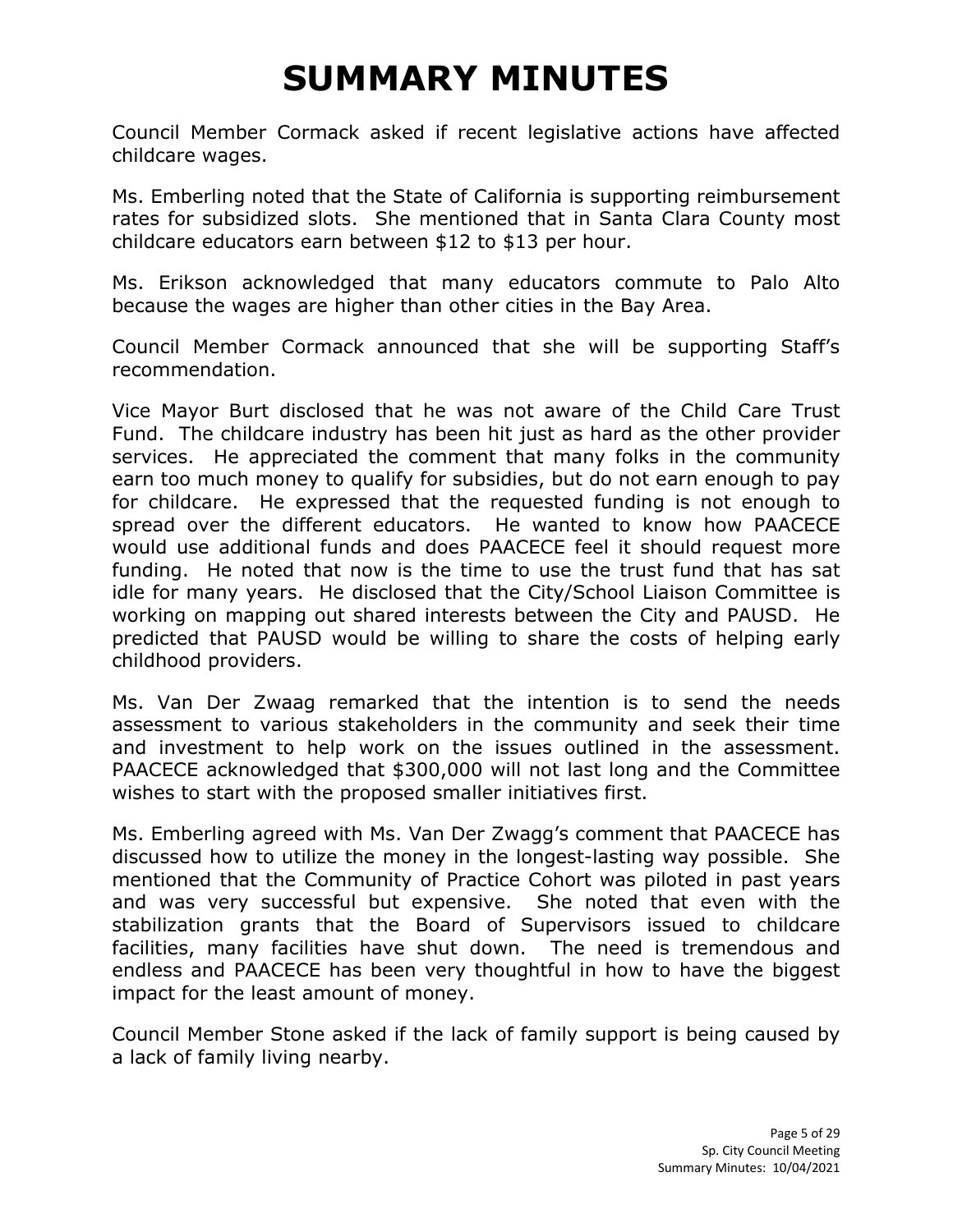Ms. Emberling confirmed that is correct. The COVID-19 Pandemic has restricted parent groups and gathering places. Parents are no longer able to create parent relationships and are feeling isolated. She encouraged the City to promote family events and gatherings to support informal parent networks.

Council Member Stone strongly agreed that providing community connections will be very helpful. The comment regarding folks who make too much money for subsidies, but cannot afford childcare resonated with him. He acknowledged that folks are moving out of the City to live closer to family who can provide free childcare and that should not be a reason for folks to leave the City. He inquired what languages are the services that PAACECE offers being advertised in.

Ms. Van Der Zwaag shared that PAACECE has a resource site for educators and families. The page is in English but there is the ability to translate that into Chinese and Spanish. PAACECE is working to identify what programs and resources are available to families that are not already listed on the website. PAACECE's educator programs are mostly in English and Spanish.

Council Member Stone pointed out that survey respondents are concerned about the lack of community resources for families with special needs children. He found that disturbing and emphasized that the City should be addressing those types of barriers.

Mayor DuBois asked if the Childcare Trust Funds are restricted.

Finance Director Kiely Nose answered yes.

Mayor DuBois inquired if there are Federal Government funding available for early childcare and can the City apply for them.

Ms. Nose remarked that independent agencies would be responsible for applying for the funds.

Ms. Emberling confirmed that is correct.

Mayor DuBois agreed that he did not know there was a Childcare Trust Fund. He suggested that emerging childcare needs should be incorporated into the regular budget process.

Council Member Tanaka wondered why the item was not on the Consent Calendar. He also did not know about the trust fund and wanted to understand why the Council was not made aware of the fund. He supported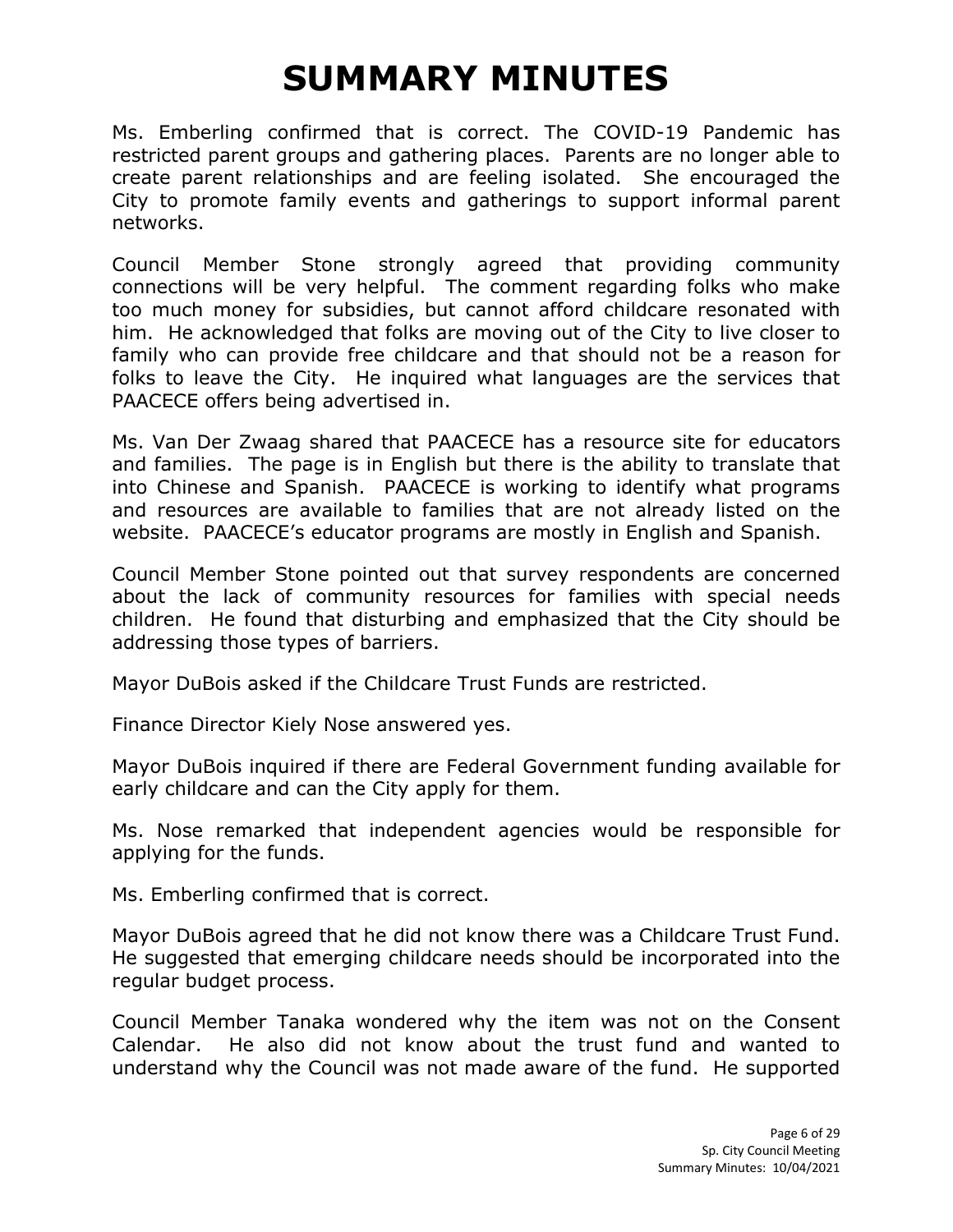PAACECE's efforts, agreed that parents are very underrepresented in the City, and that support for early childcare education is very important.

Ms. Van Der Zwaag agreed that the item could have been on the Consent Calendar. The reason it was not is because PAACECE wanted to provide Council with a report on the trust fund as well as what is happening in the community in terms of childcare.

Vice Mayor Burt was concerned to hear the PAACECE wants to be conservative with the trust fund. He stated that the childcare community is in crisis and the City does not have the funds to resolve the crisis. He recommended that Council increase the request to \$50,000.

Council Member Stone requested further information from Staff on if there is a plan in place for more funding.

Ms. Van Der Zwaag commented that there could be a large request from the childcare providers for the educational support. She recommended that funds that are not used be transferred back to the trust fund or moved to the next fiscal year.

Ms. Nose noted that Council will be receiving several budget items over the coming months. Staff could evaluate whether the programs are successful and then return with a proposal for an increase in funds.

Council Member Stone inquired what the total amount is in the Childcare Trust Fund.

Ms. Nose answered \$300,000.

Ms. Emberling mentioned that a Yale study that was released several years ago that discovered that there are more expulsions in early childcare than in all of K-12 combined. These expulsions were made due to early childcare providers not having the skills to provide care for undiagnosed underlying needs. Increasing the scholarship funds to allow for professionals to come in and screen for early intervention would be life-saving for families.

Council Member Stone understood that the additional \$20,000 would come from the Childcare Trust Fund.

Ms. Van Der Zwaag confirmed that is correct.

Council Member Stone accepted Vice Mayor Burt's friendly amendment to increase the funding to \$50,000.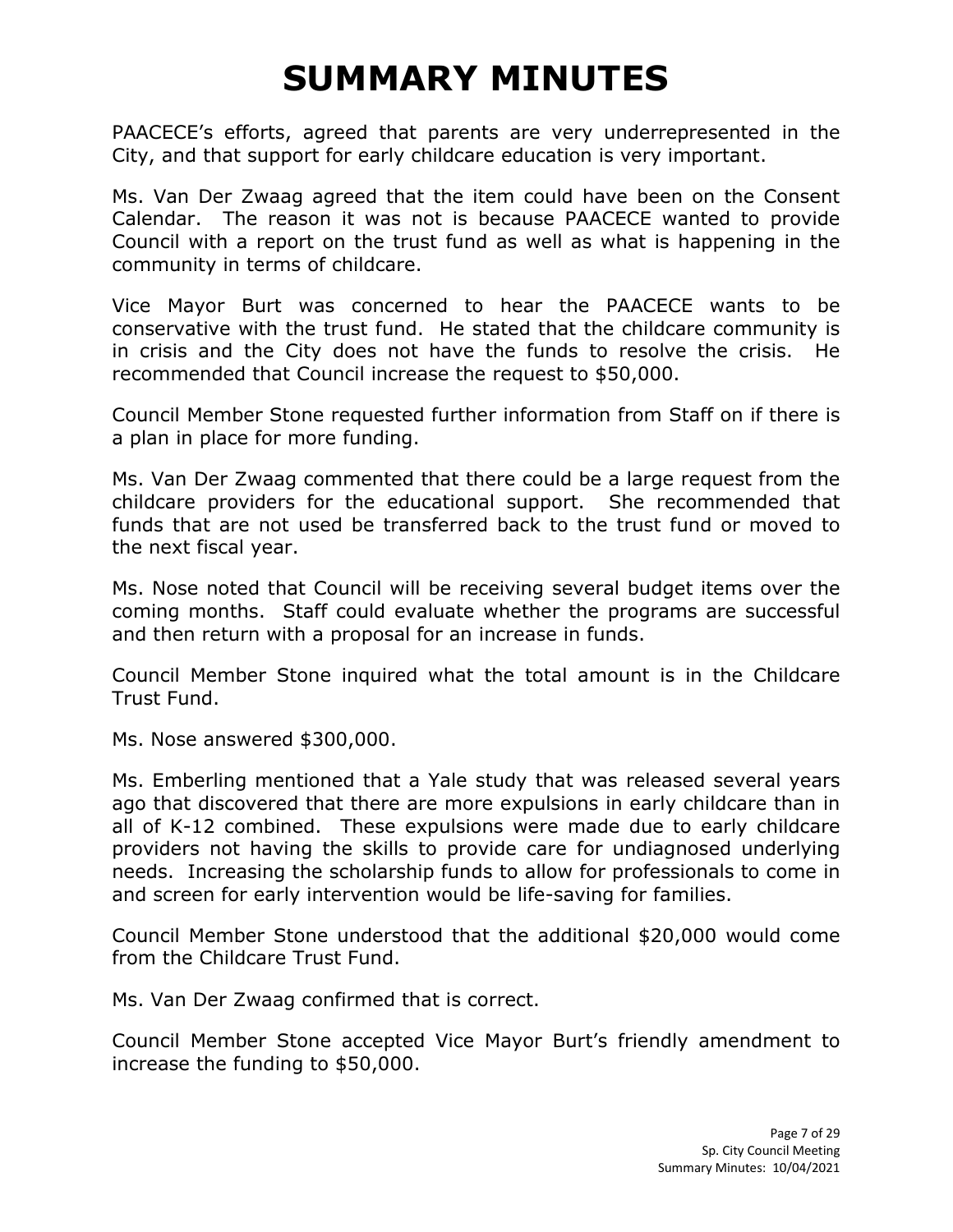Mayor DuBois commented that Staff should have requested more funding in the beginning. He supported Ms. Nose's suggestion that Staff come back with a proposal for an increase of funds. He requested clarification around why the fund was never used.

Council Member Filseth concurred with Ms. Nose's recommendation.

Vice Mayor Burt agreed that the needs should be reviewed under the budget context but that does not mean the Council should not act now.

Ms. Nose recommended that the motion be amended to say that the additional funding shall be proportionally allocated as recommended in the Staff report.

Ms. Van Der Zwaag noted that the trust fund was established to support the needs identified in the Childcare Master Plan. The trust fund then sat idle for several years. Legal counsel advised Staff to use the funds for programs and services that are close to the original purpose of the Childcare Trust Fund.

Council Member Cormack aligned herself with Council Member Filseth that PAACECE should do additional analysis and return with a new proposal. She expressed her concern about Council making decisions quickly and continually overriding Staff's recommendation.

**MOTION:** Council Member Stone moved, seconded by Mayor DuBois to approve an amendment the Fiscal Year 2022 Budget Appropriation for:

- A. The Child Care Trust Fund by:
	- i. Increasing the expense appropriation transfer to the General Fund by \$50,000, with the additional funding proportionally allocated as indicated in the report; and
	- ii. Decreasing the ending fund balance by \$50,000, with the additional funding proportionally allocated as indicated in the report;
- B. The General Fund by:
	- i. Increasing the revenue estimate transfer from the Child Care Trust Fund by \$50,000, with the additional funding proportionally allocated as indicated in the report; and
	- ii. Increasing the Community Services Department expenditure appropriation by \$50,000, with the additional funding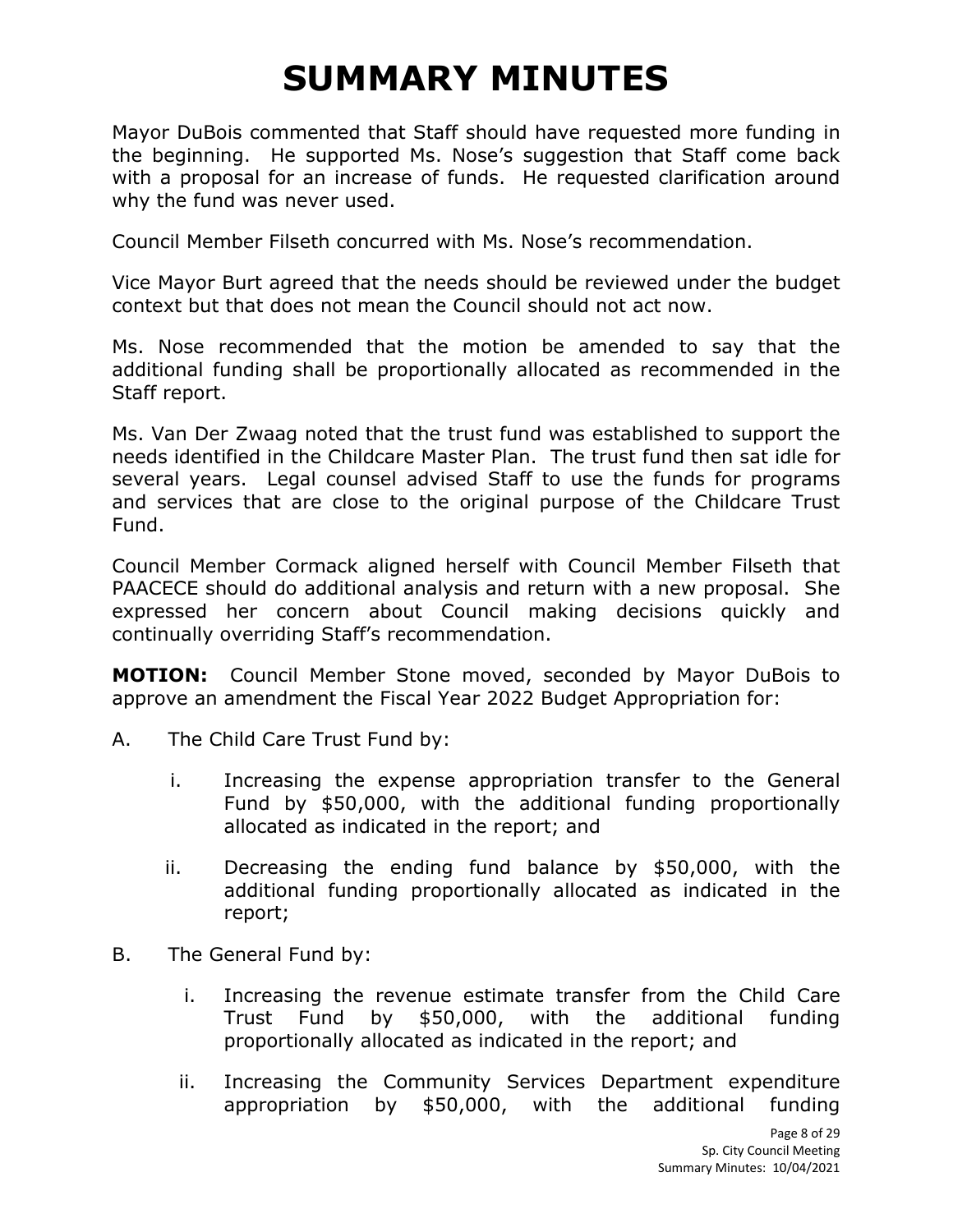proportionally allocated as indicated in the report, to address the needs of Early Education Providers and local families as identified by the Palo Alto Early Care & Education Committee.

**MOTION FAILED:** 4-3, Cormack, Filseth, Tanaka no

**MOTION:** Mayor DuBois, seconded by Council Member Stone to approve an amendment the Fiscal Year 2022 Budget Appropriation for:

- A. The Child Care Trust Fund by:
	- i. Increasing the expense appropriation transfer to the General Fund by \$30,000; and
	- ii. Decreasing the ending fund balance by \$30,000;
- B. The General Fund by:
	- i. Increasing the revenue estimate transfer from the Child Care Trust Fund by \$30,000; and
	- ii. Increasing the Community Services Department expenditure appropriation by \$30,000 to address the needs of Early Education Providers and local families as identified by the Palo Alto Early Care & Education Committee.

#### **MOTION PASSED:** 7-0

The City Council went on break at 6:26 P.M. and returned at 6:36 P.M.

8. 922 College Avenue [20PLN-00104]: Request for Review of a Parcel Map with Exceptions to Adjust Lot Lines for Two Substandard Parcels to Facilitate the Redevelopment and Sale of Two Homes. Environmental Assessment: Exempt. Zoning District: R-1 (Single Family Residential).

Planning and Development Services Director Jonathan Lait reported that the action before the Council is to determine that the Parcel Map with Exceptions substantially conforms to the map that was previously approved by the Council in January 2021.

No public comment.

**MOTION:** Council Member Cormack moved, seconded by Mayor DuBois to: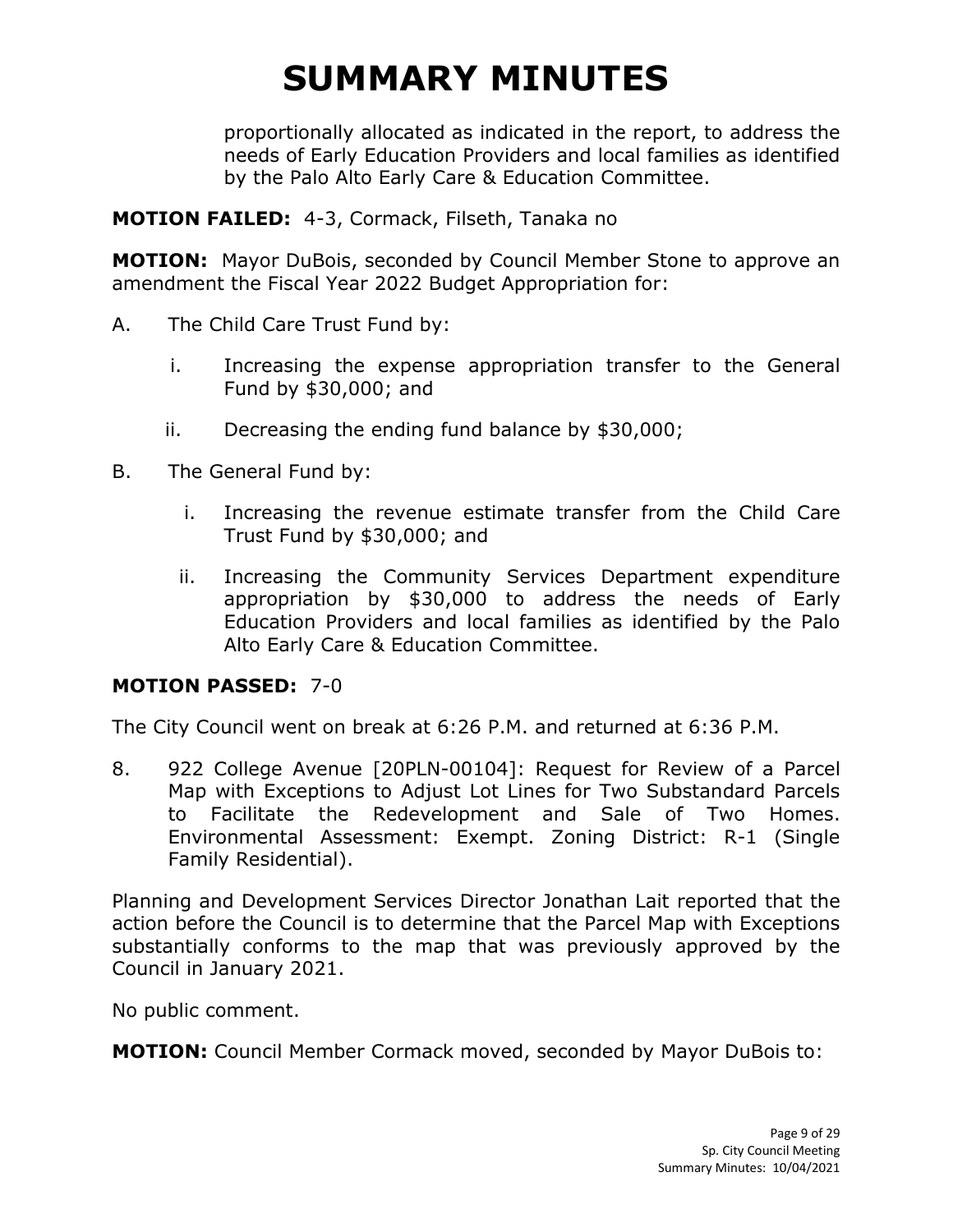- A. Find the project exempt from the California Environmental Quality Act (CEQA) pursuant to Section 15303, and  $15061(b)(3)$ ; and
- B. Find that the subject parcel map with exceptions substantially conforms to the approved preliminary parcel map with exceptions and approve the subject parcel map with exceptions on the consent calendar pursuant to Palo Alto Municipal Code (PAMC) Chapter 21.16 and the Subdivision Map Act.

#### **MOTION PASSED:** 7-0

AA1. Adopt an Ordinance Amending Palo Alto Municipal Code Title 10 (Parking) to Allow Virtual Parking Permits and Update Definitions and Procedures; and Direct Staff to Implement Virtual Parking Permits in a Phased Approach

Planning & Transportation Director Jonathan Lait acknowledged that the ordinance is very comprehensive and that it changed many aspects of the Zoning Code. The Housing Work Plan requires that Staff identify by-right project procedures and strengthen objective standards. These initiatives were placed in the Housing Work Plan due to Senate Bill (SB) 35. Objective standards included a clear setback, height, floor area, etc., and can easily be applied to projects. The City's Zoning Code contained many subjective standards including performance standards, design context, and findings for permits. Staff changed those subjective standards into objective standards so that they can be applied to SB35 projects. There have been concerns that doing this weakens the Palo Alto Municipal Code (PAMC). Staff intended to strengthen the City's design and aesthetic interests by crafting objective standards that can be applied to projects that are only subject to objective standards. Staff worked with the Architectural Review Board (ARB) and the Planning and Transportation Commission (PTC) to finalize the new objective standards. The State of California does not require the City to make the proposed changes. Council previously supported the initiative of turning subjective standards into objective standards. Staff did receive a letter from Palo Alto Neighborhoods (PAN) who raised several concerns about the new objective standards. Regarding impacts of the new standards, Staff acknowledged that there is judgment involved in changing the subjective standards to objective standards. Staff has relied heavily on the ARB and PTC to vet through the standards. Regarding the concern of eliminating privacy protection for residents, Staff encouraged the Council to review Staff's proposal and provide feedback. Regarding the concern about loopholes and commercial projects being subject to lesser standards. Commercial projects will continue to be subject to ARB findings and the new Intent Statements. Regarding the concern of Staff favoring up zoning for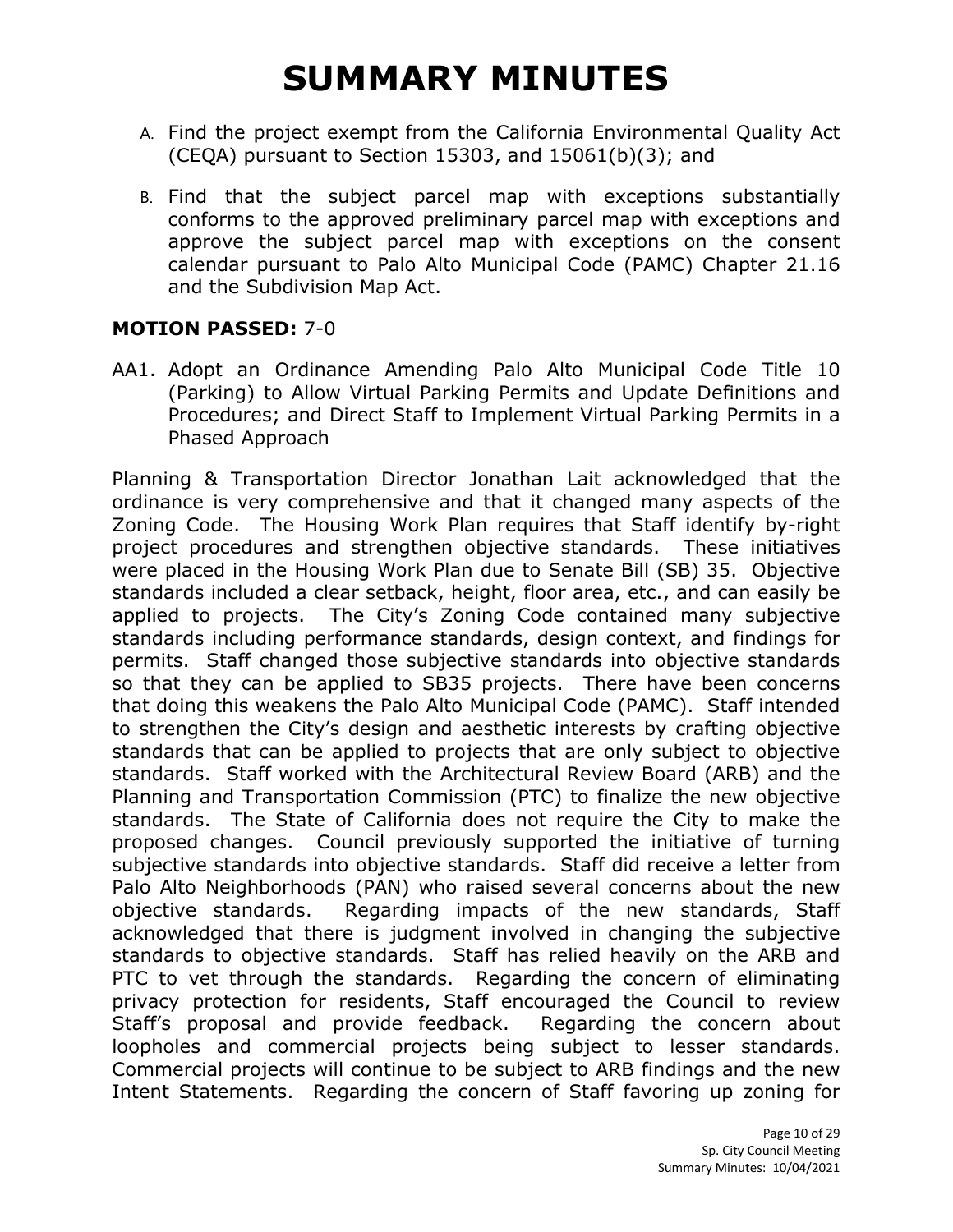housing developments, Staff acknowledged that the ordinance reflected the changes as outlined in the Housing Work Plan task of identifying by-right project procedures. Staff proposed the concept of extending the Housing Incentive Program (HIP) to pedestrian and transportation-oriented development areas and extending the Affordable Housing (AH) Overlay as a by-right. Staff requested that Council provide feedback on those concepts. Staff will be conducting a separate initiative of extending the objective standards to South of Forest Avenue (SOFA) and other coordinated area plans. He concluded by introducing Jean Eisberg with Lexington Planning who continued the presentation.

Lexington Planning Consultant Jean Eisberg remarked that on October 25, 2021, Staff will present on how to transform legislative actions and expand the HIP to Council. Objective standards are defined as no personal or subjective judgment, are uniformly verifiable, and are known by the applicant and the City before submittal. Subjective criteria are not enforceable for certain types of projects undergoing streamlined review. The City has objective development standards that create the development envelop, but the City does not have objective design standards that can be enforced. The proposed ordinance also contained other changes to Title 18 to clean up ambiguities, remove redundancies, and acknowledge changes in technology. The project was funded by SB2 and the goal of SB2 was to streamline housing approvals, facilitate housing affordability and accelerate housing production. Many cities within Santa Clara County are drafting their objective standards, design standards, updating development standards, and pursuing process streamlining. Regarding the Housing Accountability Act (HAA), the HAA applied to multi-family housing, mixed-use housing development projects that are at least 2/3 residential, and transitional or supportive housing. For these projects, the City cannot deny, reduce density, or make a project infeasible if it complies with objective standards. SB35 projects included projects with at least 50 percent affordable housing for very low-income households. Under SB35, Staff has up to 180 days to review the project, no discretionary review is required, and the project must be approved if it meets eligibility criteria and objective standards. SB330 prohibited jurisdictions from imposing subjective design standards after January 1, 2020. Currently, the City has received two applications that fall under SB330 and one potential SB35 project. The ARB recommended approval of the objective standards on April 1, 2021, and PTC recommended approval of both the design standards and the other updates on June 9, 2021. Staff contacted over 30 stakeholders to receive their feedback on the standards. Written comments were received from five of the stakeholders and many public comments were made at the PTC and ARB meetings. Members of the public raised concerns regarding height transitions and so Staff removed the height transition standards from the objective standards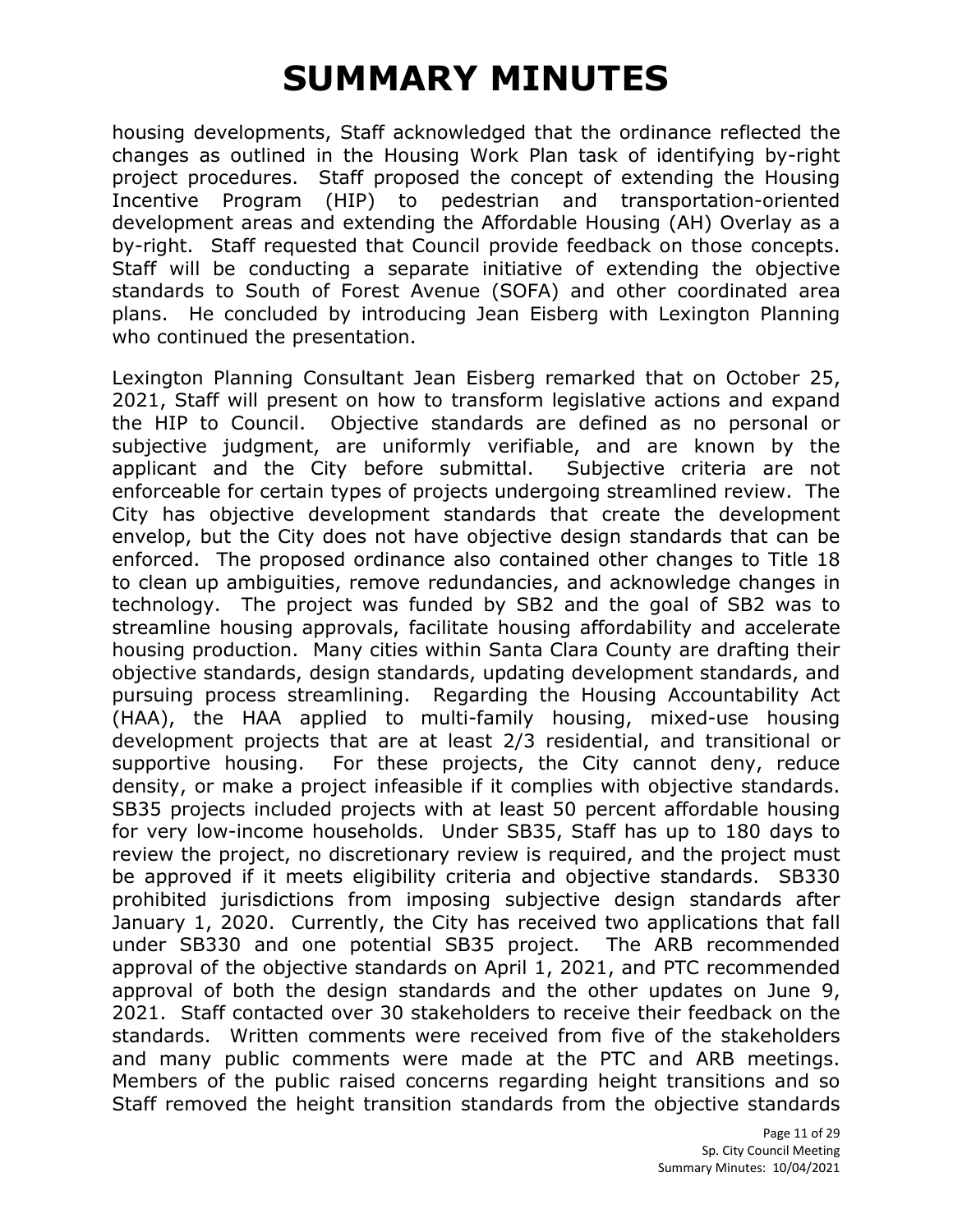and recommended that the Council discuss those at a later time. The ARB supported the format, organization, and topics. They debated over specific standards, dimensions, and Intent Statements. Overall, the ARB had philosophical concerns about having objective design standards. The objective standards will apply to any zoning district where the Context-Based Design Criteria us to apply except for medical office and medical research (MOR), research, office and limited manufacturing (ROLM), and public facilities (PF) zones. The standards are organized by an umbrella Intent Statement, which is subjective, with the standards listed underneath with a menu of options for developers to choose from. Other proposed updates to Title 18 included replacing the Context-Based Design Criteria with objective standards, transforming other subjective standards throughout the code and removing redundancies, streamlining the review process of HAA, and transforming legislative action. Staff worked with the Public Works Department to revise and reorganize other design regulations including water quality, landscape screening, lighting impact, etc. The draft ordinance also addressed new process changes to Chapter 18.75 and Chapter 18.76 to facilitate streamlining. Projects that can use the new streamlining process included multi-family residential in multiple-family residential (RM) districts, mixed-use projects in commercial zones that meet the 2/3s threshold, HAA projects, SB35 and SB330 projects. Regarding transforming legislative actions that support housing production, Staff proposed to change the legislative actions that provide flexibility in developing standards for certain types of market-rate, affordable, or workforce housing projects to objective criteria. These changes were related to the Affordable Housing Overlay and the Workforce Housing Overlay. Staff also proposed that the HIP be expanded within the Pedestrian Transit-Oriented Development (PTOD) eligible zone.

Architectural Review Board Chair Osma Thompson reported that at least three Members of the ARB were concerned about the insufficiencies of applying City-wide objective standards. Two members were concerned about the applicability of the ordinance and they expressed they would like to limit its applicability as much as possible. Another Board Member felt that the standards have the potential to design cookie-cutter buildings. The ARB will continue to monitor the applicability and implications that the standards have on projects and revisit the objective standards when necessary.

Public Hearing opened at 7:11 P.M.

Rebecca Sanders wanted to understand if the Context-Based Design Criteria has been eliminated for projects that are reviewed by the ARB. She did not support the approach of having the Planning Director be the ultimate architect for the City. She wanted to see the work placed on Boards and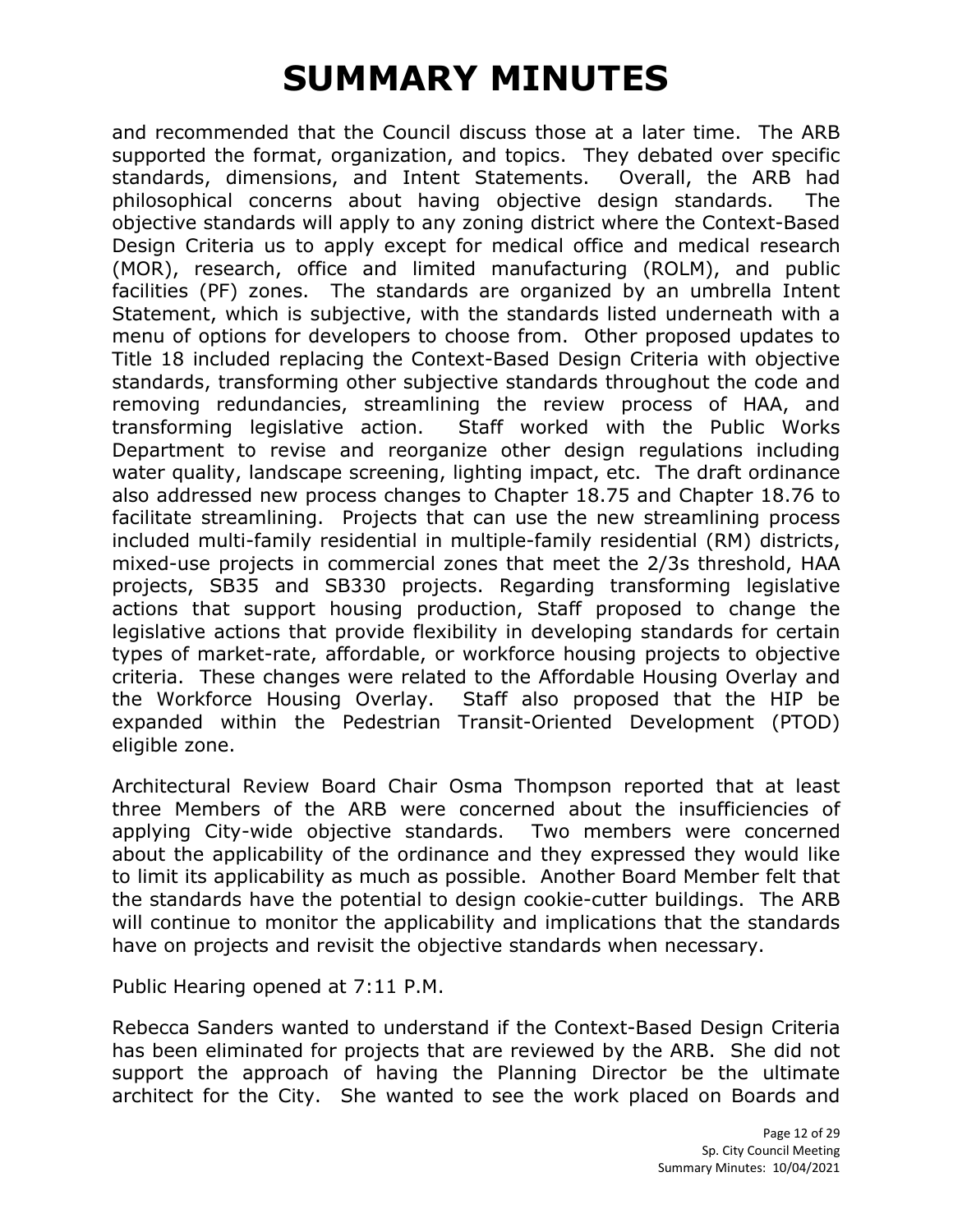Commissions instead of Staff. In the proposal, historic resources and the California Environmental Quality Act (CEQA) are not referenced. She concluded by asking if the new Tree Ordinance is referenced and if it was included in the objective standards. Also, she wanted to know what will happen to projects located in the Baylands.

1650\*\*\*\*565 expressed concern that the language in the objective standards eliminates several meaningful and very important privacy protections. He recommended that the language regarding positions for second-story balconies and windows be put back in the document. He did not support having commercial structures not be subject to objective standards. He found it shameful that residents in RM zones are being excluded and expressed his disappointment that residents were not involved in the process.

Jeff Levinsky recommended the objective standards be applied only to projects that qualify under the new State mandate and to keep the Context-Based Design Criteria for all other projects. The Staff report did not demonstrate that the objective standards will preserve the protections and quality criteria that have been in place for years. The crosswalk document provided by Staff is not accurate. The proposed new standards have many undefined terms and loopholes. There was no effort to solicit feedback from the public and the new standards fail to protect residents in high-density housing.

Peter Jon Shuler supported the previous speakers who wished to see more protections for folks living in high-density housing. He supported the comments that there was no public engagement.

Jamie Beckett (Final Speaker) agreed with the statements regarding public outreach and protections for high-density housing. She strongly encouraged Council to reinsert the Context-Based Design Criteria for all projects not subject to objection standards. She stated that RM40 zones are discriminated against and should be protected.

Public Hearing closed at 7:26 P.M.

Mayor DuBois asked if there is any risk of tying the ordinance directly to State law or should the ordinance be more localized.

Ms. Eisberg confirmed that the ordinance used the State's definition of housing development projects to narrowly define the objective standards.

Mayor DuBois inquired if the ordinance refers to the definition or the HAA.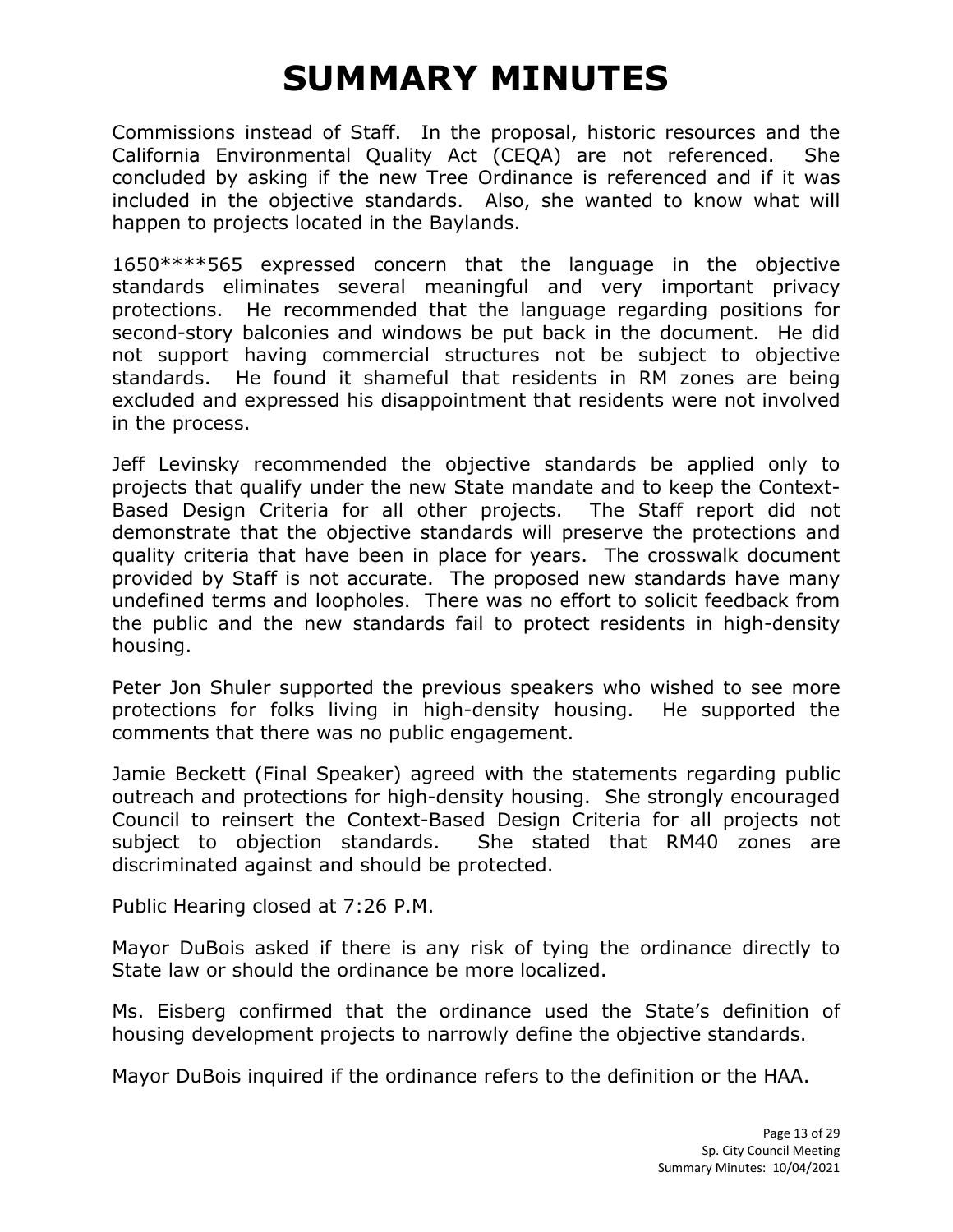Ms. Eisberg answered that the ordinance refers to the HAA.

Mayor DuBois restated should the City's ordinance be more localized in case State law changes.

Mr. Lait indicated that the City would have to change the ordinance regardless of whether the ordinance was localized or not.

Mayor DuBois asked if the new ordinance would eliminate all projects from going to PTC for review.

Ms. Eisberg noted that rezoning and site and design projects would still be subject to reviewed by the PTC. If there are changes made to the overlay districts, those projects would require both PTC and Council approval.

Mayor DuBois inquired if other mixed-use projects can qualify for streamlining.

Ms. Eisberg answered only projects with 2/3s of its square footage being residential space.

Vice Mayor Burt remarked that it is important to understand that there may be scenarios where housing projects produce more jobs than housing units. The new State laws have been changed to give the HAA more teeth and that enables developers to use the new rules. He inquired if Staff's stakeholder outreach included residents.

Mr. Lait concurred that every ARB meeting discussing the objective standards was a public meeting and noticed in the paper. There was also one community meeting held summer of 2021.

Vice Mayor Burt restated if the stakeholder meetings included sit-downs with the architectural community.

Manager of Current Planning Jodie Gerhardt clarified that there was no meeting with just developers.

Vice Mayor Burt wanted to know how RM40, R1, and PC Zone fit within the new objection standards.

Ms. Eisberg mentioned that objective standards would not apply to multifamily projects in the PC Zone. The standards are applied to RM40 but currently, the height transition does not apply to RM40. Staff is not suggesting that provision be changed.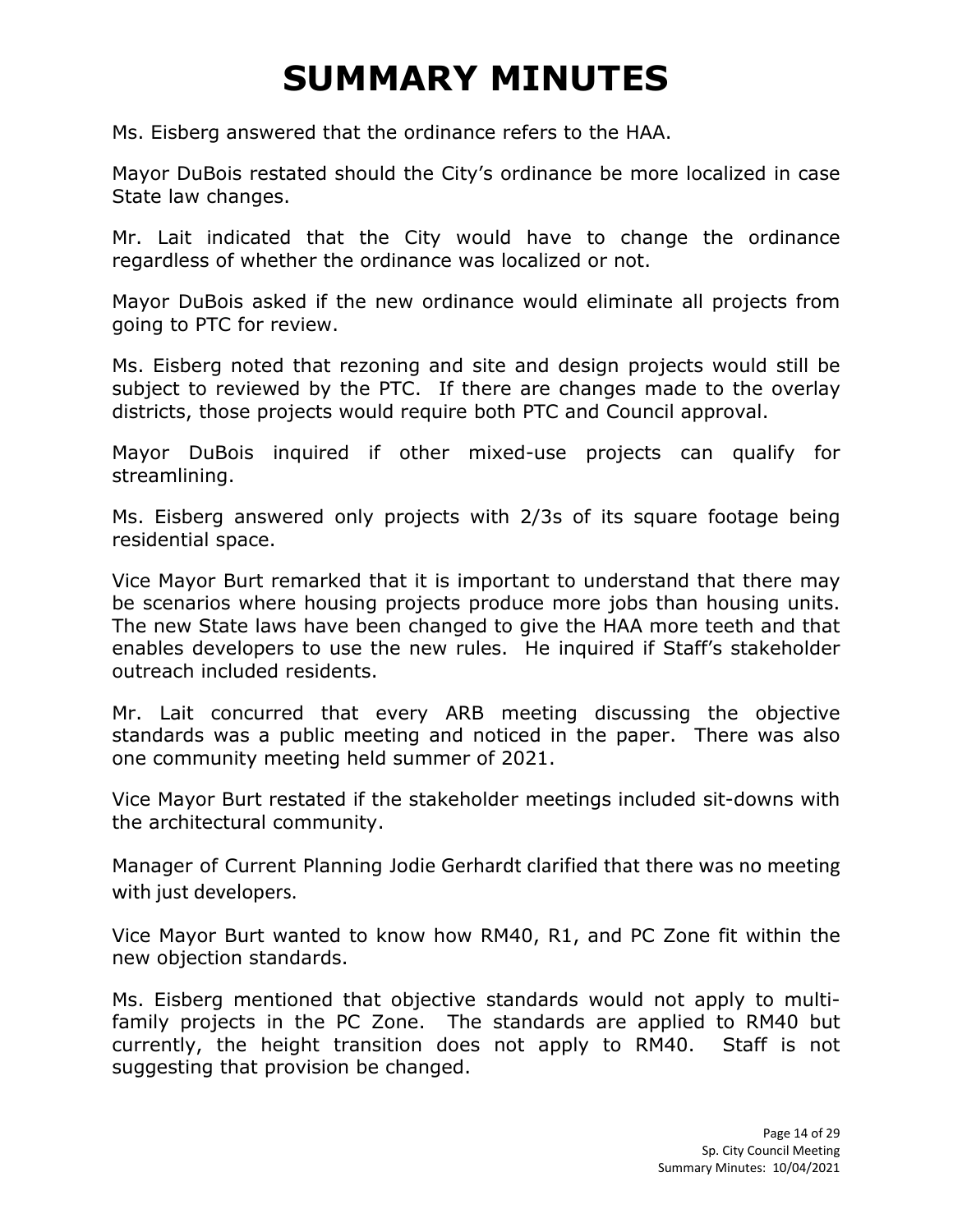Mr. Lait shared that the language in the objective standards addresses adjacent buildings in low-density zones. The standards do not apply to RM30 and RM40. He stated that is a policy conversation that the Council should have. The proposed ordinance does not address faith-based institutions but if the site is redeveloped with housing. Then the project would be required to follow the objective standards.

Vice Mayor Burt inquired what would be applied to a faith-based facility that is redeveloped into high-density housing that is adjacent to mid-century modern homes.

Mr. Lait answered that the project would be subject to the base district and objective standards.

Planning and Development Services Assistant Director Rachael Tanner noted that most churches that are in R1 zones are small and redeveloping to highdensity housing would require additional action by Council.

Council Member Filseth appreciated the work done by the ARB and Staff. The objective standards are a major change from the prior process. He supported using objective standards because they are clear and concise. The City must exercise caution though due to the growing State mandates. The State Assembly is very interested in municipal architecture and they may start to micromanage the actual objective standards themselves. Any regulations that are loosening will most like not to be able to be tightened again. Those concerns should be anticipated as the City embarks on implementing objective standards. He inquired if pre-2020 Context-Based Design Standards are applied to HAA projects.

Ms. Eisberg answered that any projects submitted under SB330 are subject to the Context-Based Design Criteria in the effect that they are objective.

Council Member Filseth acknowledged that there is confusion about design intent for non-HAA projects. He asked what is the difference between the design intent and the existing Context-Based Design Criteria.

Ms. Thompson explained that the Intent Statements capture the Context-Based Design Criteria.

Council Member Filseth wanted to understand why the Context-Based Design Criteria was not left as-is for non-HAA projects.

Ms. Eisberg explained that the objective standards roll up into the umbrella of the Intent Statement which rolls up into the ARB findings. It was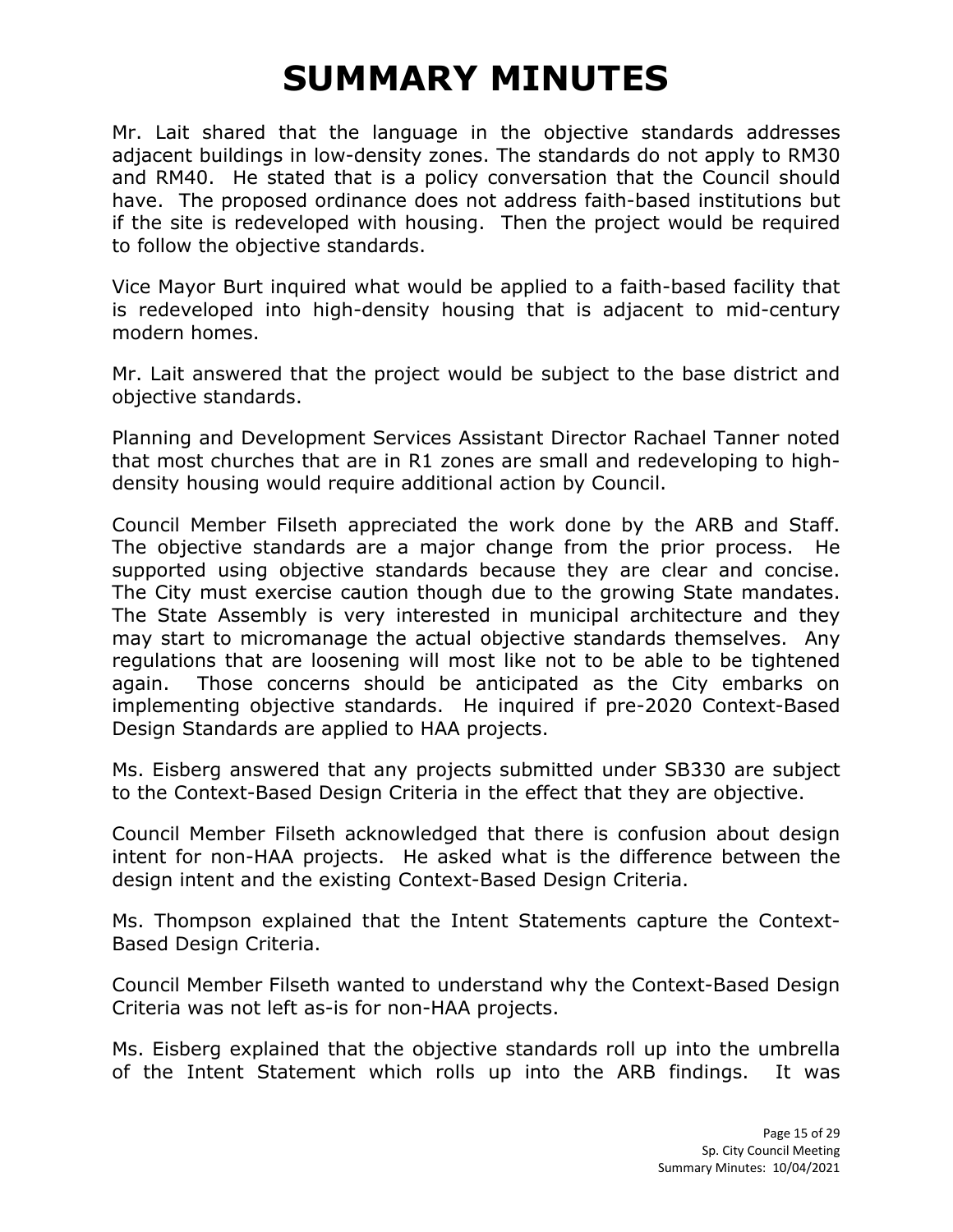impossible to do a one-for-one translation and it did not make sense to retain the language in the Context-Based Design Criteria.

Council Member Filseth understood that the goal is to have some parts of the objective standards into the design intent as well.

Ms. Eisberg noted that preferences and desires have evolved for developers and the objective standards reflect that.

Council Member Filseth emphasized that it is challenging to grasp objective standards for HAA projects and even more overwhelming to update the Context-Based Design Criteria at the same time. He recommended addressing HAA projects first and then revisit the Context-Based Design Criteria later.

Council Member Stone agreed with Council Member Filseth that doing both processes at once is challenging. He wanted to understand the rationale behind moving to Intent Statements instead of using the Context-Based Design Criteria.

Ms. Lait responded that Staff has expressed over the years how challenging it is to administer the PAMC and the initiative is to help make it easier.

Council Member Stone disclosed that the objective standards are vaguer and more complicated. He asked if other Cities are using Intent Statements as a way to frame zoning laws outside of objective-based.

Ms. Eisberg clarified that the Intent Statements are guidelines and many cities have design guidelines. Intent Statements are not required, but the statements establish the reason why the objective standard is required.

Council Member Stone remarked that he still does not understand the reason to move to this approach now. He asked what protections are there for existing trees and will the Tree Ordinance apply to project who use objective standards.

Mr. Lait confirmed that any objective standard in the Tree Ordinance will apply to the projects.

Council Member Stone announced that there is no reference to the Tree Ordinance in the draft ordinance. He requested an explanation regarding the conflicting PTC vote count listed in the Staff report.

Ms. Eisberg clarified that the PTC vote to recommend that Council adopt the objective standards was 4-1-1. One PTC Member abstained due to their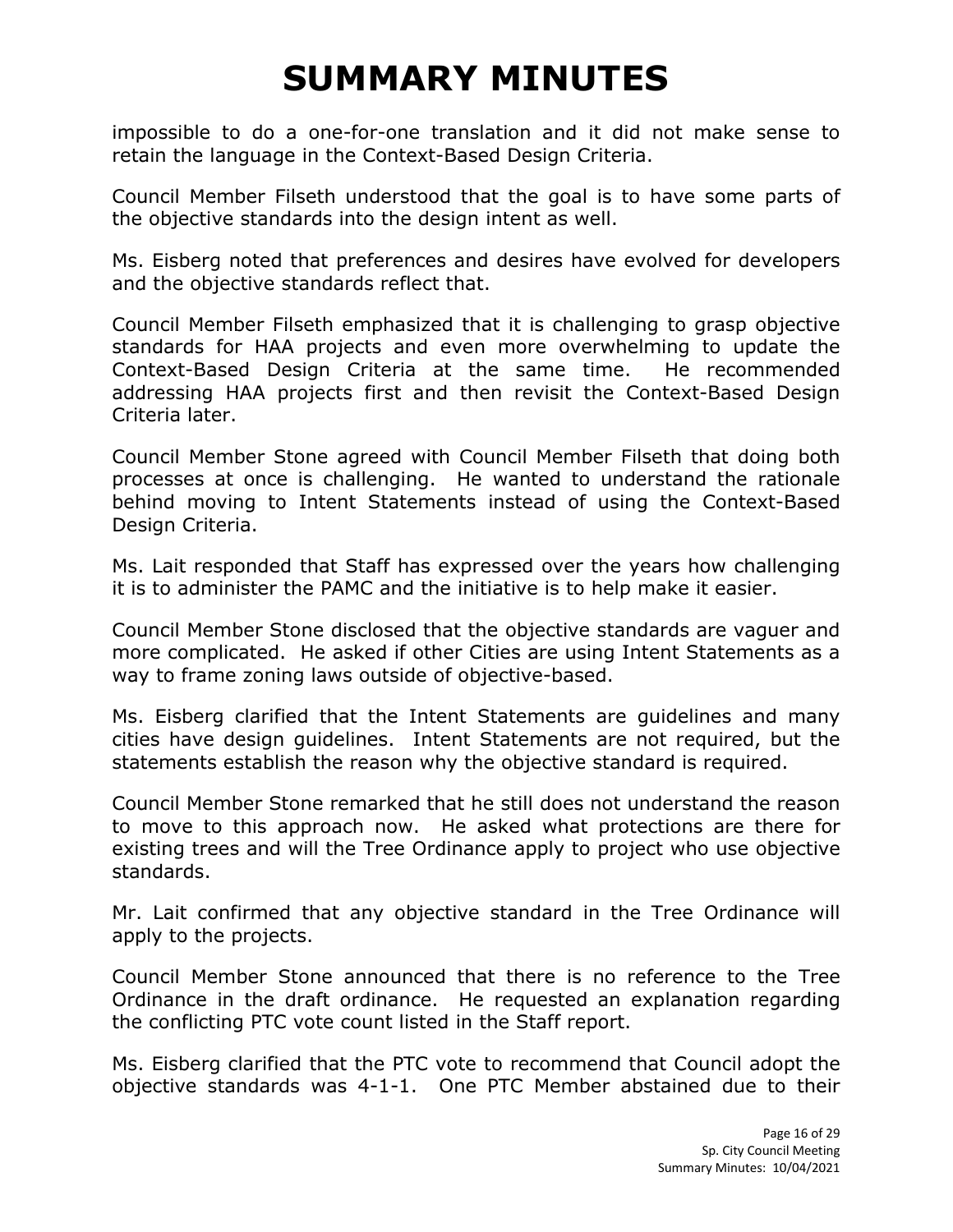concern regarding height transitions and the objecting vote was due to the PTC Member wanting more time to work on the ordinance.

Council Member Stone understood that any recommendations made by the ARB are non-binding to applicants applying under the streamline process.

Ms. Eisberg confirmed that is correct, but it is not typical that an applicant to ignore comments made by the ARB.

Council Member Stone asked if the proposed ordinances are further limiting the City beyond what is being required under State law or do the ordinances meet State law.

Ms. Eisberg stated that the City could choose not to adopt objective standards. The problem with that is most of the Context-Based Design Criteria are not enforceable for housing projects that qualify for streamlined review.

Ms. Tanner added that the objective standards are an attempt to have the City be prepared to receive projects that qualify for streamlining. Regarding legislative streamlining, those changes are to help administrate and manage parts of the PAMC. Those changes are to be discussed at a later meeting.

Council Member Stone commented that objective standards are important, but cautioned that the City should not go beyond what State law requires.

Mr. Lait clarified that the ordinance does not reduce the number of meetings for any project that would go to the ARB that is not exempted through State law.

Council Member Cormack appreciated that Staff has recommended that Council hold two meetings to discuss objective standards. In reference to a description made by an architect called The Shape of Three Cities, she inquired which category does the City's objective standards fall under.

Ms. Eisberg explained that the objective standards do not fall under any of the categories outlined in The Shape of Three Cities.

Council Member Cormack wanted to understand the reasoning behind the changes that have been proposed for the objective standards.

Ms. Thompson stated that the figures in the objective standards were formulated based on knowledge of the field and existing precedent.

Council Member Cormack appreciated the explanation and found it helpful for herself and the public to understand where the changes came from.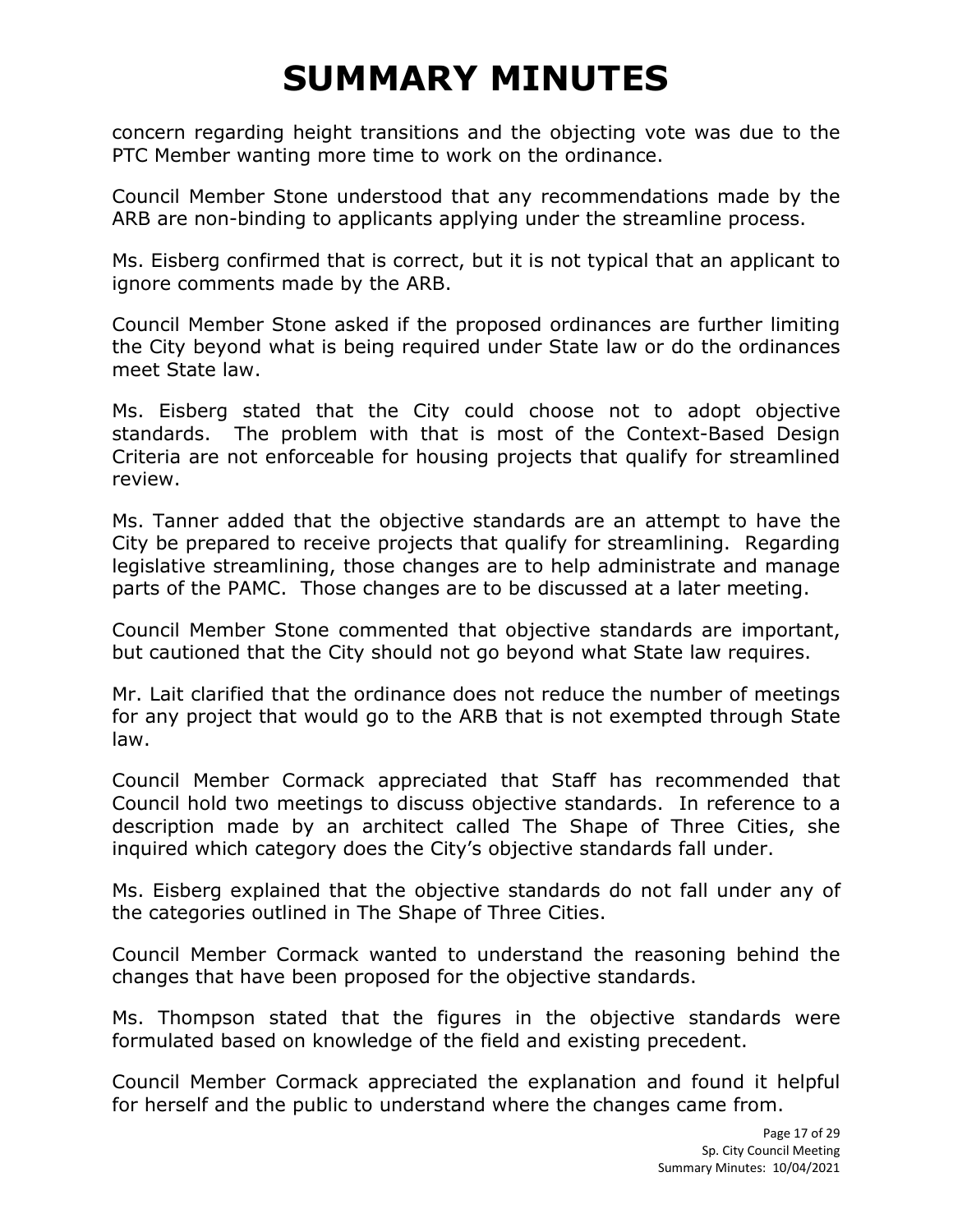Council Member Kou agreed with the comments that Council Member Filseth and Council Member Stone raised. There is a huge concern about what types of unintended consequences there will be with objective standards and Intent Statements. She inquired what objective standards address massing and scale.

Ms. Thompson explained that for massing there are specific setbacks for upper stories to make the building appear shorter. At a human scale, there are smaller details that help create visual interest.

Council Member Kou asked how is massing and scale addressed for adjacent buildings. There is a concern about neighbors and that there be consistency throughout a neighborhood.

Ms. Eisberg reiterated that there are several options in the objective standards that architects can use to make a building seem shorter than an adjacent building. The objective standards also have requirements for glazing on windows that face adjacent buildings.

Council Member Kou wanted to understand what happens when an upper story window is opened and if landscape is provided, what happens if the vegetation dies. She emphasized that smaller buildings' privacy, light, and other life components need to be protected.

Mr. Lait responded that the objective standards intend to protect smaller buildings. If there are specific standards that the Council is interested in exploring, he requested that those be provided to Staff. The objective standards will become a key component in how the City meetings its Regional Housing Needs Assessment (RHNA) figure.

Council Member Filseth agreed that having objective standards is very important in how the City meets its RHNA numbers. He recommended that the transition requirements between zones be apply to all zone districts. He asked if the overlays count as zoning for State mandates.

Assistant City Attorney Albert Yang answered that the City has the discretion of when to apply an overlay. SB330 prohibits a City from reducing the intensity of a housing development that is permitted.

Council Member Filseth predicted that if a project does meet the overlay criteria, then administerial approval is required.

Mr. Yang confirmed that is correct.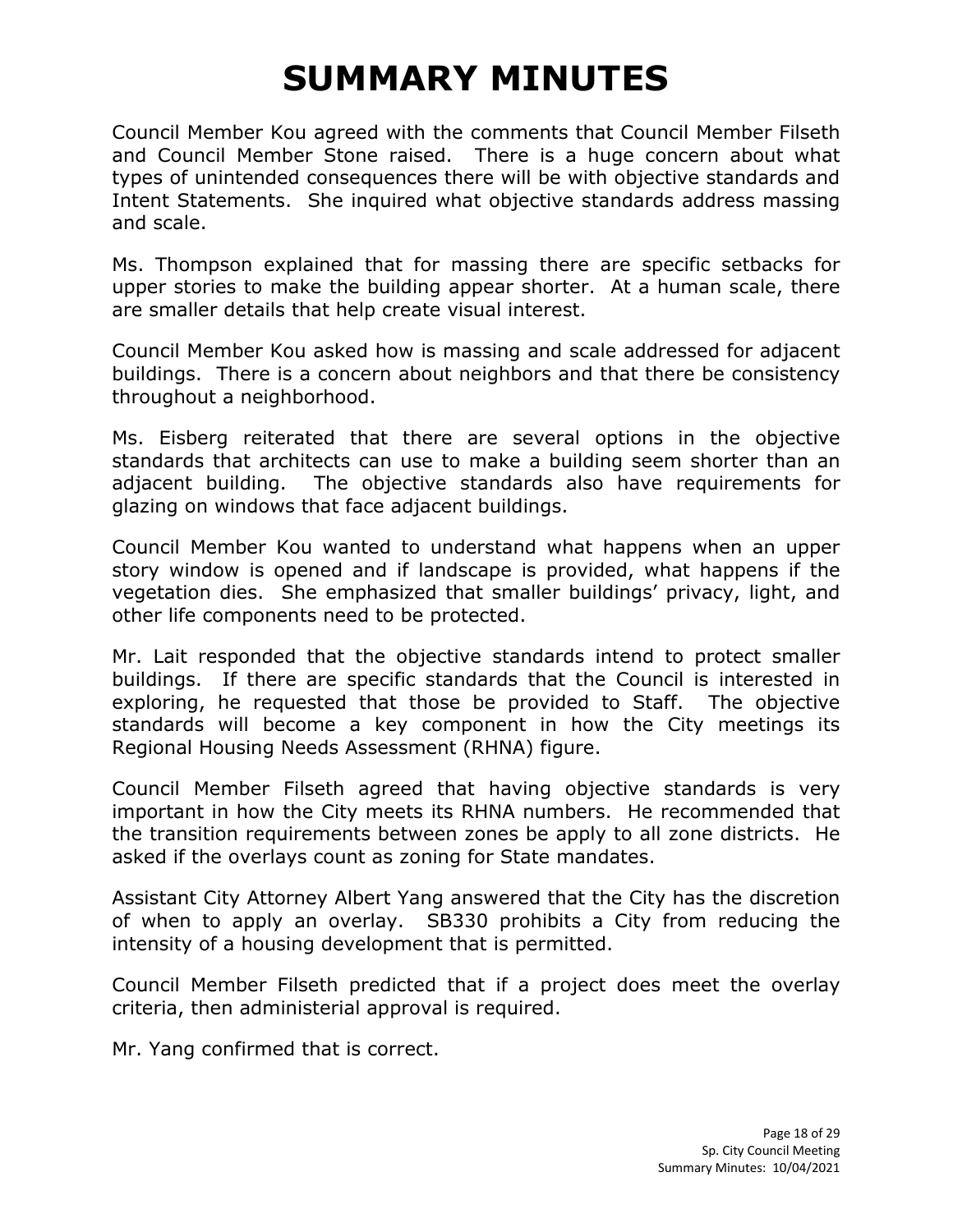Council Member Filseth commented that the State is forcing the City to be overly conservative on how the objective standards are developed. He inquired what the definition of adjacent means.

Mr. Lait agreed that Staff will add more specificity to the definition of adjacent, but the intent is to address the adjacent property.

Council Member Filseth suspected that there may be additional changes that have to be made, but SB330 may not allow the City to make the changes. He asked if the extension of the rooftop equipment above the building height requirement was eliminated.

Ms. Gerhardt mentioned that there are no proposed changes to mechanical equipment height and the standards that apply to mechanical equipment.

Mr. Yang corrected that SB330 precludes a City from reducing the intensity of development below what it was in 2018.

Council Member Cormack inquired if pedestrians have always been prioritized in terms of site access.

Ms. Eisberg articulated that the hierarchy can be rearranged if the Council so chooses.

Council Member Cormack wanted the section to be flagged because it is a big change from the prior process the City used. She inquired if the City currently restricts non-residential uses to 25,000-square feet.

Ms. Eisberg indicated that the 25,000-square feet is current practice and is not proposed to be changed.

Council Member Cormack appreciated that the objective standards now require one onsite short-term loading space for passage vehicles and transportation delivery services. She asked how SB9 will interact with the objective standards.

Mr. Lait mentioned that Staff will be discussing interim standards for SB9 with PTC in the coming months.

Council Member Cormack declared that likely there will be unintended consequences and she wanted to understand the process when changes have to be made to the objective standards.

Mr. Yang articulated that any changes will use the standard process for updating a Zoning Ordinance and will be conducted as needed.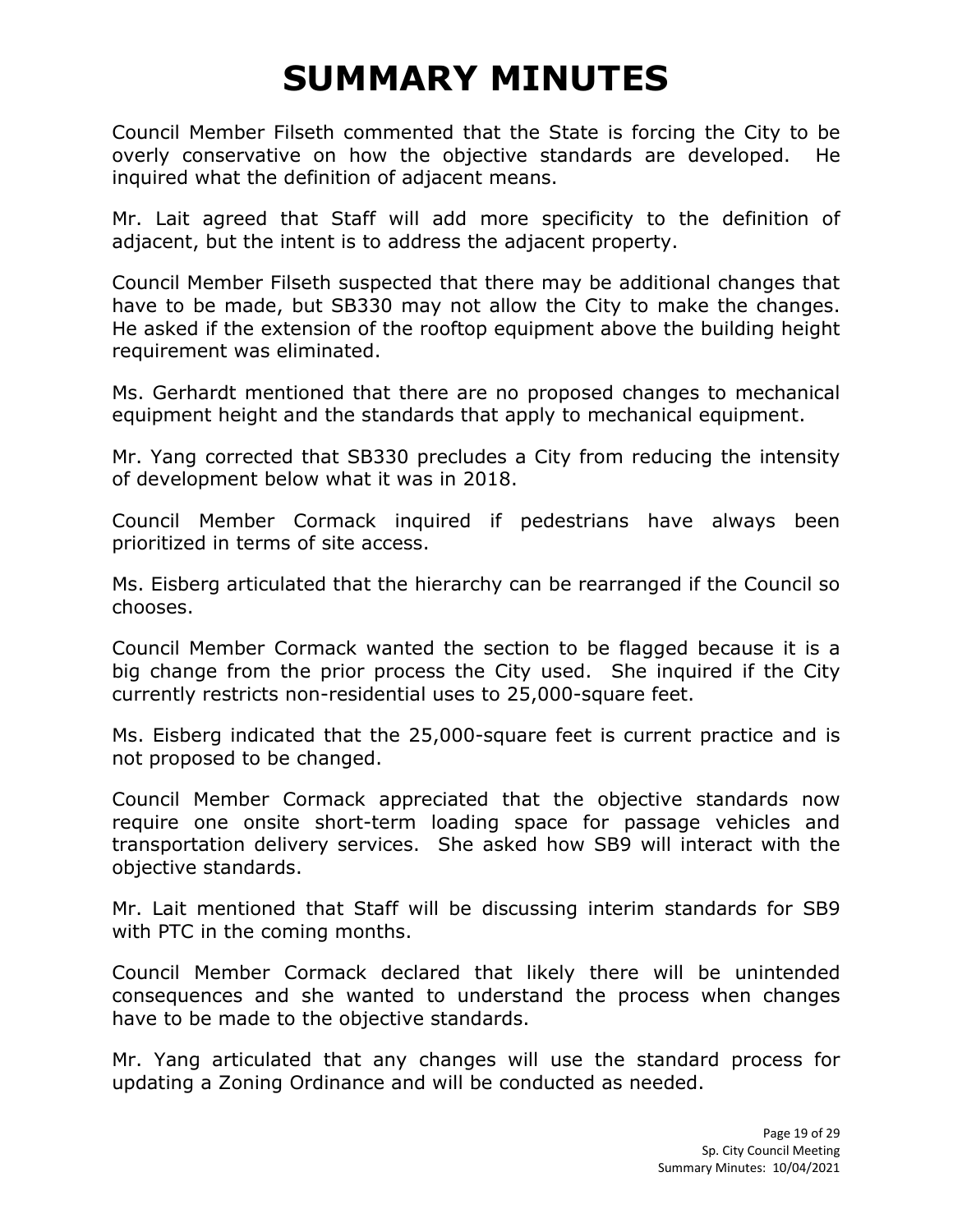Mayor DuBois remarked that State law will make it hard to make any changes to the objective standards. The standards should be restrictive at first and then over time changes can be made where needed. Height transitions are one of the most important criteria to address massing and Council should discuss those objective standards. He requested when the item comes back to Council, that additional reports be provided that show what has been moved, deleted, or modified. After doing a quick scan, other cities have an objective standard addressing views and he suggested that be explored. He agreed that Staff should revisit the definition section and possibly have a different city review the standards for errors. He mentioned concerns regarding RM40, private open space changes, and rooftop equipment restrictions. He inquired why the name of the standards was changed to Intent Statements.

Ms. Eisberg clarified that State law states no new subjective design standards and Staff felt that the City's Intent Statements should not be called standards.

Mayor DuBois restated if the word "standard" carries more weight than a guideline.

Ms. Eisberg answer yes, for projects that are required to meet only objective standards.

Mayor DuBois clarified does the existing subjective standards carry more weight than a guideline or Intent Statement.

Ms. Gerhardt answered that the Intent Statements will be written into the PAMC and will hold the same weight as the Context-Based Design Criteria.

Mr. Yang confirmed that the name is not important.

Council Member Kou articulated that projects subject to streamlining are not required to follow any recommendations made by the ARB.

Ms. Gerhardt noted that the project must meet all of the development standards to qualify for streamlining and ARB will confirm that the project does.

Mr. Lait commented that the general feedback from applicants is that the ARB's comments have made the project better.

Council Member Kou asked if a project with historical significance will be reviewed by the Historical Resources Board (HRB).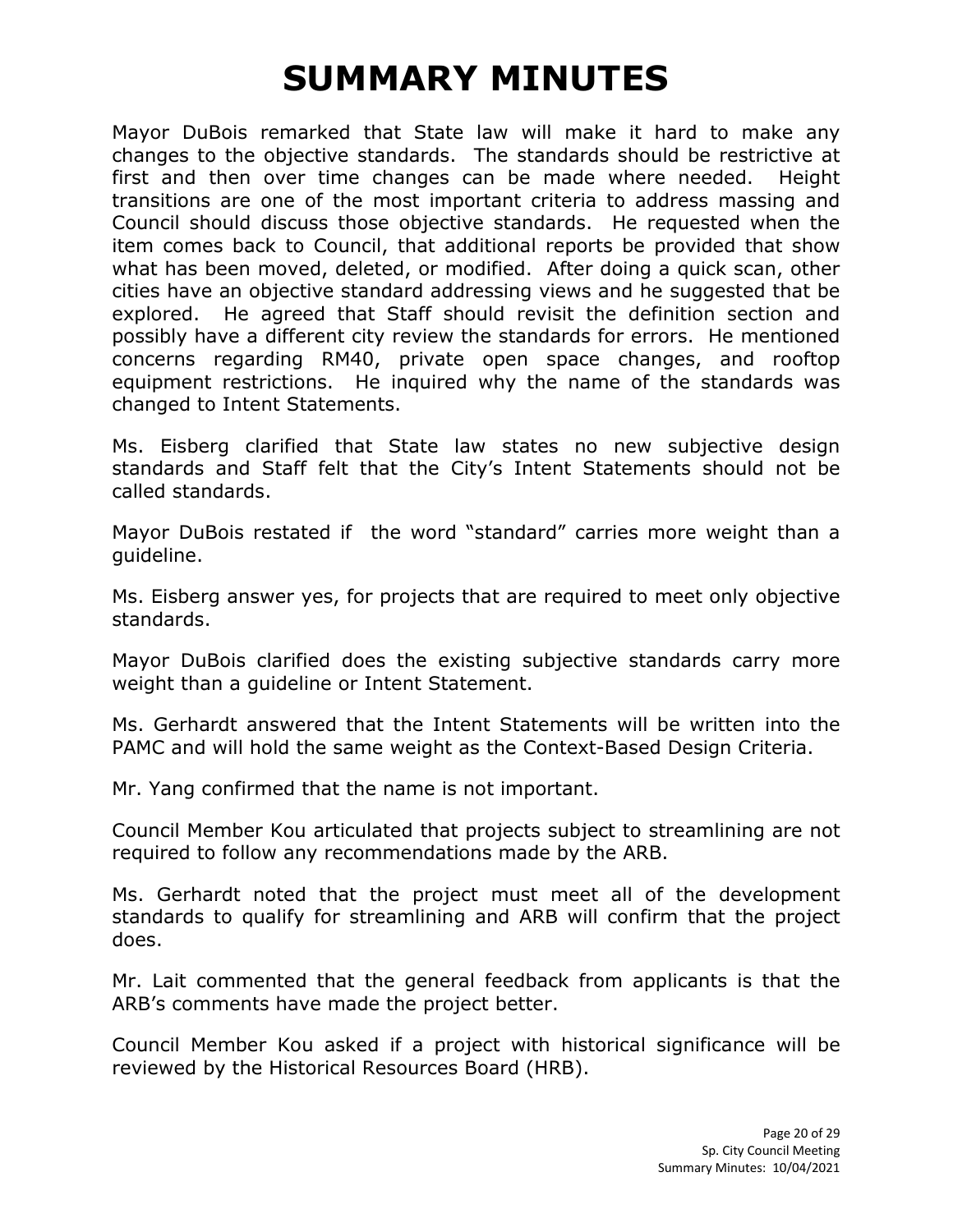Mr. Lait specified that if the project is not listed on the City's Historical Inventory or identified as a historic structure, then it would not be reviewed by the HRB.

Ms. Eisberg clarified that SB35 requires ministerial review and historic projects that are registered are exempt from SB35.

Council Member Kou asked how traffic is evaluated for streamlined projects.

Ms. Eisberg indicated that a traffic analysis cannot be required for an SB35 application.

Council Member Kou had concerns regarding rooftop gardens being considered open space and the rain runoff being discharged into the stormwater drains and deposited into the Bay. She asked if there are other methods of capturing rainwater so that it is deposited into the underground aquifer.

Ms. Gerhardt reported that rooftop open space is restricted to downtown and there is a requirement that no additional water shall leave the site.

Council Member Kou wanted to know if Staff will be providing an analysis of potential impacts for the proposed ordinance.

Mr. Lait answered no, unless Council directs Staff to provide them.

Council Member Stone asked what "fully-obscured windows" meant and could those windows be opened.

Ms. Eisberg answered that the windows must be fixed and have glazing that cannot be seen through.

Council Member Stone recommended that an objective standard around bird-safe glass for certain height and width buildings be included in the ordinance. He mentioned concerns about rooftops being counted as open space, rainwater going into the storm drains from those gardens, and replacing the tree canopy with rooftop gardens. Also, that many of the changes effectively reduced or eliminated privacy protections and does not provide concrete guidance on landscape privacy screenings. He recommended that the landscape section be revised and refined. In conclusion, he was disappointed to see the design standards for RM districts being drastically reduced in the objective design standards.

Vice Mayor Burt acknowledged that converting subjective standards to objective standards is very complex and difficult. He commented that he is not ready to provide direction on the ordinance at this time due to there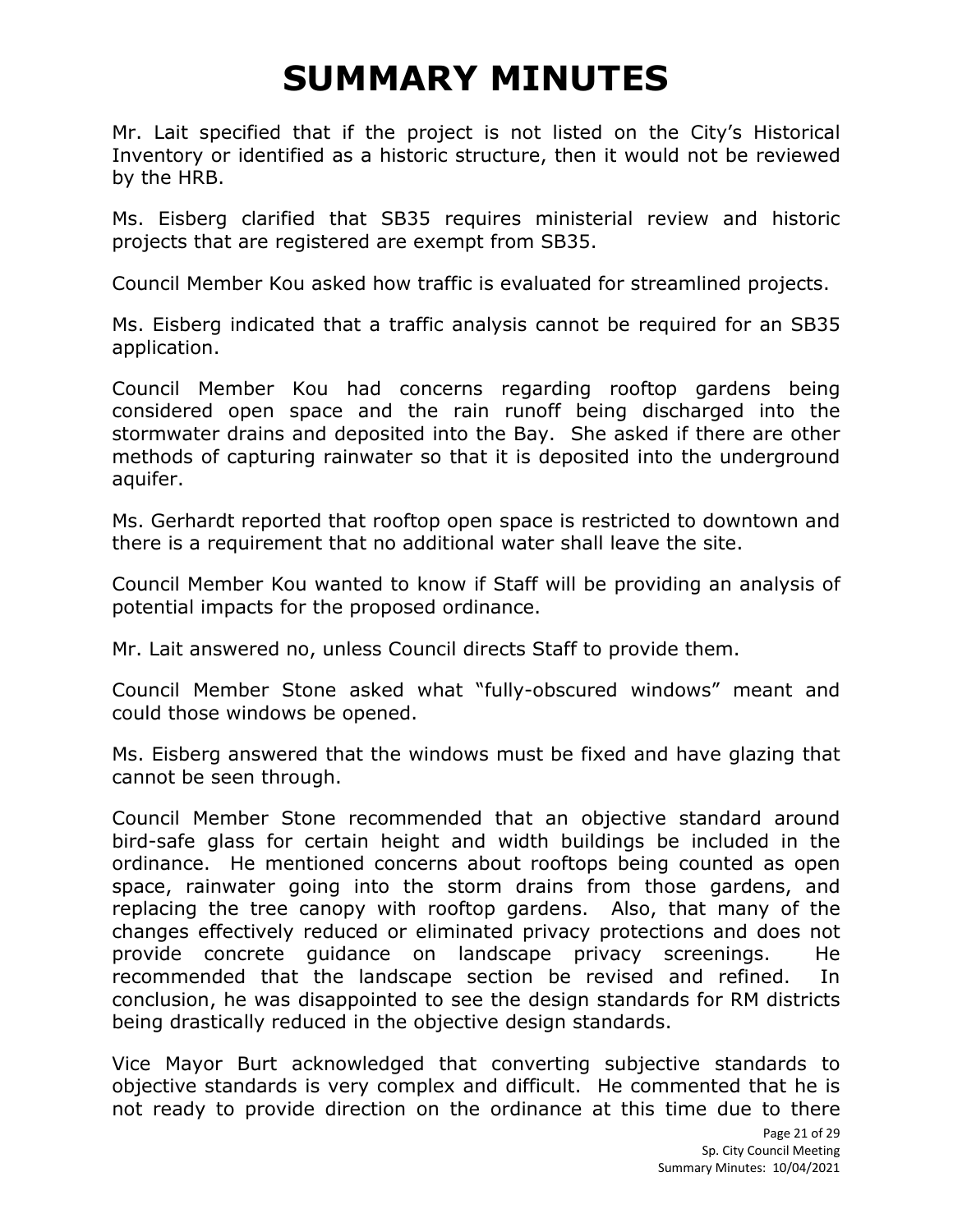being unresolved concerns. He recommended that Staff provide project examples to help Council understand the implications of the changes. He commented that the 15-foot height limit for mechanical equipment located on a roof is outdated and recommended that the requirement be updated to a shorter footage. He supported the comment made by Mayor DuBois about drafting an objective standard around views. He wanted to understand how the objective standards relate to the Baylands Master Plan.

Mr. Lait agreed that Staff will revisit the Baylands Master Plan and identify where there is overlap between those policies and the base district zoning.

Council Member Filseth concurred with Vice Mayor Burt's comment that at this time he cannot provide recommendations on the ordinance. He inquired what action is Staff seeking on the objective standards.

Mr. Lait remarked that Staff will be bringing the item back to Council on October 25, 2021, to continue the conversation. He suggested that at the third hearing on the topic, that Council provide direction on the ordinance. He requested clarity on keeping the Context-Based Design Standards in the code.

Council Member Filseth recommended that the Context-Based Design Standards be suspended until the objective standards are finalized and then revisit them at a later time. He requested a redline draft of the Context-Based Design Standards. He summarized that Council requests more details on building transition standards, privacy protections for residents on upper floors, possible extension of privacy protections to all zones, and possible reduction of the 15-foot height restriction for rooftop equipment.

Council Member Cormack mentioned that there is missing information that can help connect the existing ordinance to the proposed ordinance. She supported the approach of having the Housing Element Working Group explore building transition standards.

Mr. Lait articulated that Council must solve the concerns around transition heights before the Housing Element Working Group can address the topic. Staff will provide an explanation on how the Code section is implemented to help with the decision-making process.

Council Member Cormack appreciated the diagrams that are in the objective standards. She requested Staff's perspective on the various responses regarding upper story setbacks.

Ms. Thompson recalled that the ARB's discussion was focused on how much of the façade should be setback. The ARB heard many opinions and decided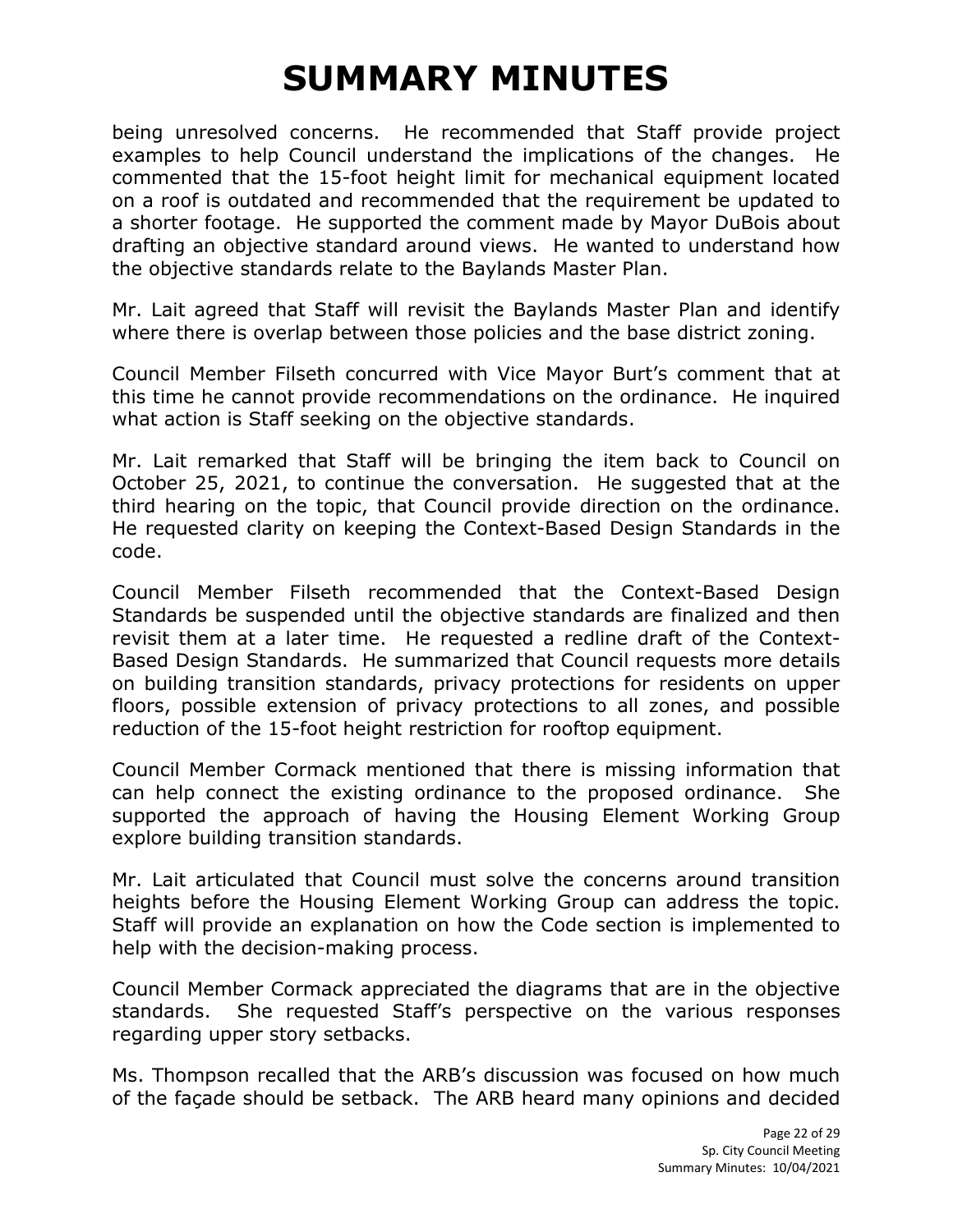on the objective standard because it provides flexibility if the height standard is ever increased.

Council Member Cormack explained that there have been many comments about upper floor setbacks on not just the front façade, but on the side facades as well.

Ms. Eisberg explained that any floor above the second floor cannot be seen by a person walking by.

Mayor DuBois understood that Staff is seeking board direction and then at the third meeting on the topic Council will approve the ordinances. Regarding height transitions, the objective standards did not address the topic, and he recommended a simple rule be implemented for the short term. He inquired how the ARB determined what materials should be used on the building facades.

Ms. Thompson explained that the ARB provided materials that they have used or seen in the field and are of the highest quality.

Mayor DuBois wanted to know where the specific measurement for façade articulation came from.

Ms. Thompson disclosed that using 4-inches does not compromise the interior square footage while still providing visual interest.

Mayor DuBois opined that the specific measurement feels subjective.

Ms. Thompson clarified that the 4-inches is a minimum requirement.

Ms. Gerhardt added that the ARB consists of five architects and they fully vetted all of the dimensions listed in the objective standards.

Mayor DuBois asked if the sentence "or similar strategies as approved by the Director of Planning" is subjective language.

Ms. Eisberg remarked that the language was left is to provide flexibility, but agreed that it can be tightened up.

Mayor DuBois indicated that the language is throughout the document and recommended that it be deleted. He asked why there is a 14-foot requirement for the ground floor.

Ms. Thompson noted that typically the first floor is retail in mixed-use development and the industry standard is 14-feet.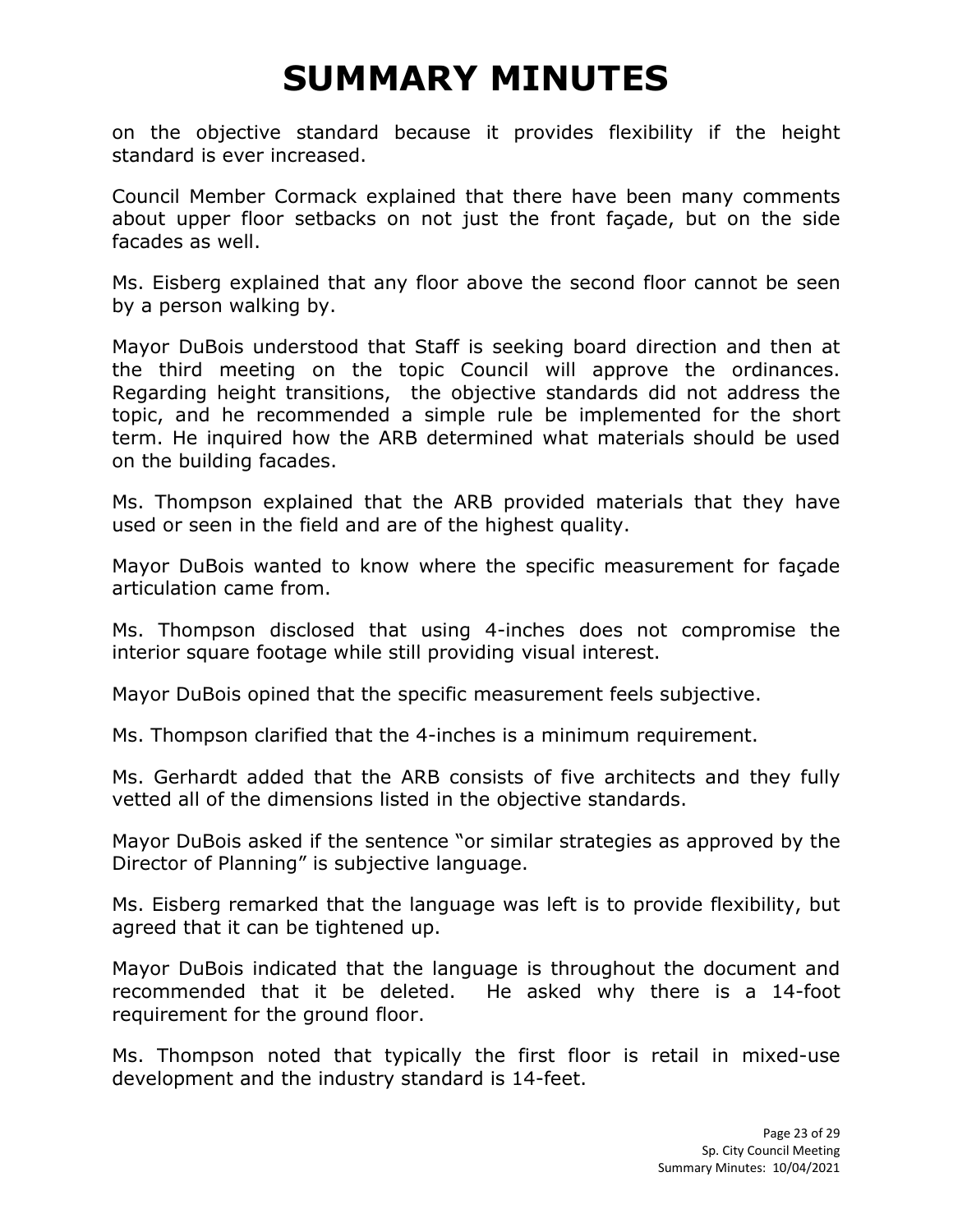Mayor DuBois pointed out that the 14-foot requirement is listed of nonresidential uses, not just retail.

Ms. Eisberg stated the requirement is a way to maintain the second-floor datum line to the abutting building.

Mr. Lait informed the Council that an applicant can opt-out of the objective standards and go through the design review process if they wish to have different design standards.

Mayor DuBois inquired if there is a requirement to have vegetation in a rooftop garden.

Ms. Eisberg mentioned that the rooftop garden requirement currently exists in the code.

Vice Mayor Burt appreciated that applicants can opt-out of the objective standards.

Mr. Lait stated that the conversation can continued on October 25, 2021 and that Staff will not be providing new information at that meeting.

**MOTION:** Mayor DuBois moved, seconded by Council Member Kou to:

- A. Direct Staff to return with redlines on the modifications subjective standards to indicate updates and removals;
- B. Treat RM-40 like other residential zones; and
- C. Stop-gap motion on height transitions

City Manager Shikada requested that Staff respond if they have the bandwidth to provide the requested material to the Council by October 25, 2021.

Mr. Lait confirmed that Item A of the motion requires a lot of Staff time.

Mayor DuBois clarified that his motion pertains to the third meeting, not the meeting on October 25, 2021. He strongly recommended that Staff begin work on the redlines and present that at the third meeting.

Council Member Kou agreed that she is very interested in seeing the redlines.

Mr. Lait responded that no motion is necessary for Staff to compile the redlines.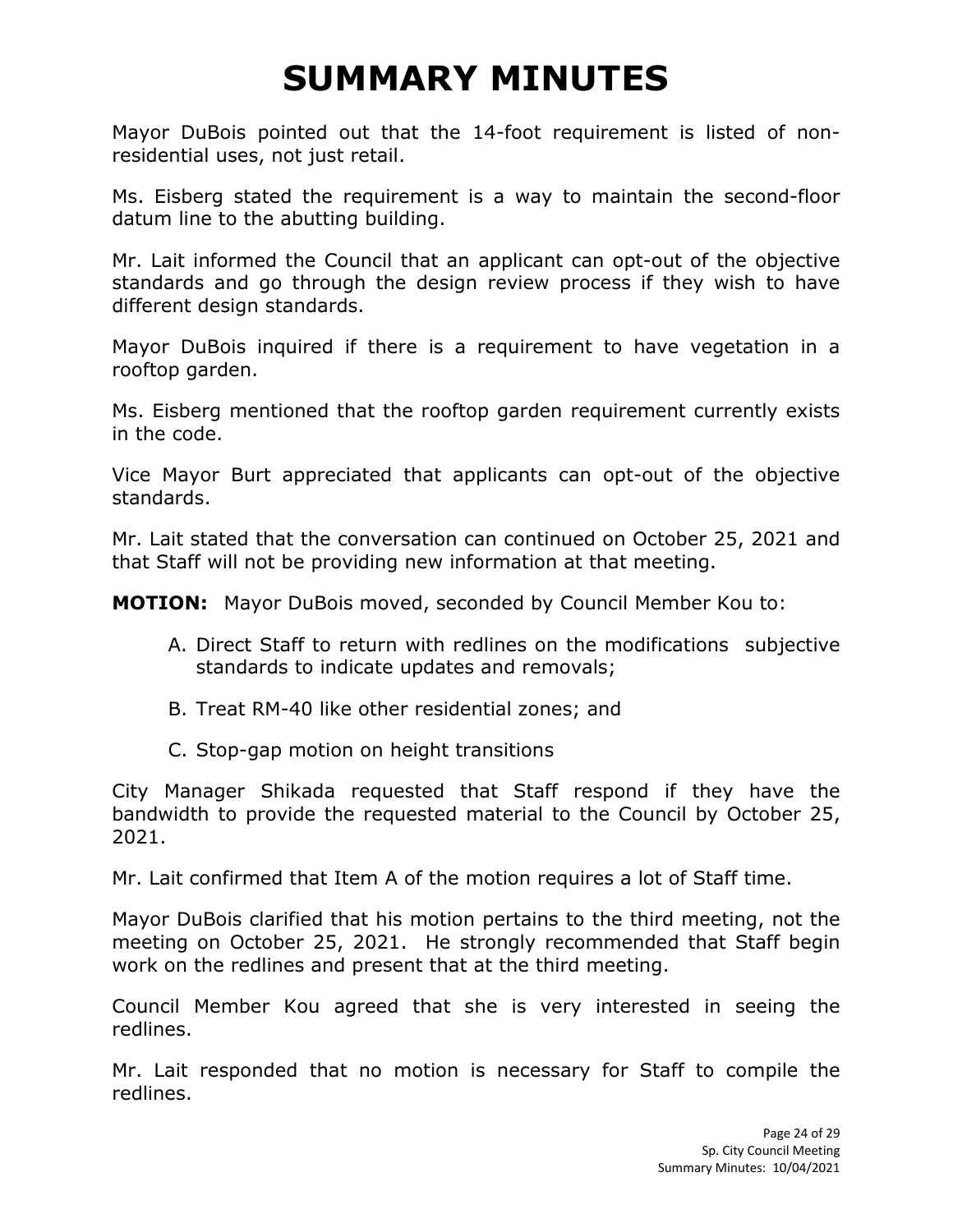#### **MOTION WITHDRAWN**

Council Member Cormack clarified that Council needs the crosswalk between the existing ordinances and the proposed ordinances.

**MOTION:** Council Member Cormack moved, seconded by Council Member Kou to continue this item to the October 25, 2021 City Council meeting.

#### **MOTION PASSED:** 7-0

The City Council took a break at 9:30 P.M. and returned at 9:40 P.M.

9. Update from the Palo Alto Advisory Committee on Early Care & Education (PAACECE) on recent Assessment of Local Families, Effect of COVID on Child Care providers and plans to address identified needs, including the Approval of Budget Amendments in the General Fund and the Child Care Trust Fund to Implement the PAACECE's Annual Work Plan.

Transportation Director Philip Kamhi announced that the proposed amendments to Palo Alto Municipal Code (PAMC) pertain to items that Council has already approved. Including license plate recognition (LPR) and the corresponding LRP Surveillance Policy.

Manager of Transportation Planning Nathan Baird disclosed that approving the PAMC updates will enable the City to implement virtual permits and continue to make progress on the Parking Work Plan. The purpose of the amendments is to efficiently use resources and adopt best practices. The amendments addressed loading and unloading zones, they will help regulate transportation network companies (TNC), removed curb sign regulation language, and allow Staff to move forward with virtual permits. The virtual permits will use a phased-in approach using the different permit sale cycles and will be rolled out as the enforcement technology is installed on contracted vehicles. Implementation of the virtual permitting process will be in 2022 and be fully online in 2023. Next steps included a discussion with the Finance Committee regarding permit pricing and employee parking space allocations as well as returning to the Planning and Transportation Commission (PTC) for further discussion on additional PAMC amendments.

No public comment.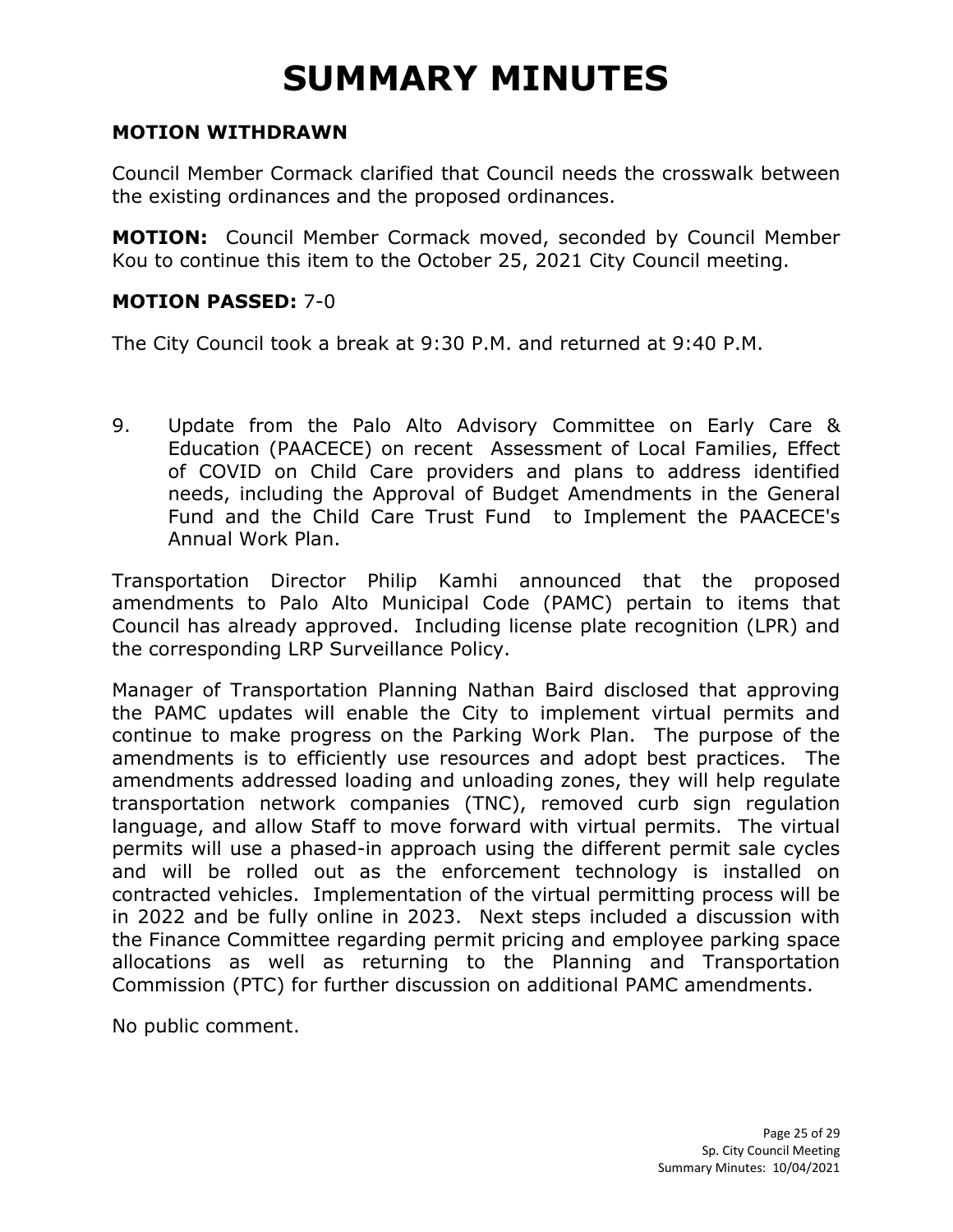Council Member Filseth asked what happens to folks who are not internet savvy or do not have internet access, and what is the process for guest permits and folks who share permits.

Mr. Kamhi clarified that sharing permits is a misuse of the intended purpose of the permit. Regarding guest permits, the City will maintain guest hangtags and then they will be transitioned to virtual permits at a later time. Parking Staff and the City's vendor will aid in transitioning folks to the new virtual permit system.

Council Member Filseth foresaw a large number of folks calling customer service for help.

Council Member Cormack asked what does it mean to use a "slug".

Mr. Kamhi answered that slugs are typically fake coins or tokens that folks try to use in paid parking machines.

Council Member Cormack inquired where the virtual permit is stored.

Mr. Kamhi remarked that the permits will be stored on the City's vendor's server.

Council Member Cormack pressed how will folks know they have completed their permit application.

Mr. Baird shared that folks will receive a receipt.

Council Member Cormack responded that personally, she would not expect to have to search her email for a receipt. She inquired if there is a grace period between a guest arriving at a home and them installing a guest hangtag in their car.

Mr. Kamhi concurred that there currently is a 2-hour grace period.

Council Member Cormack recommended that an instructional paper be mailed out explaining how to register a guest and have a QR code on it for quick access.

Council Member Kou shared that folks have liked the physical tags because it helps neighbors know if a car has a permit or not.

Mr. Kamhi agreed that is true about the physical tag, but the virtual tag will allow for better enforcement.

Council Member Kou asked if TNC is companies that provide rideshares.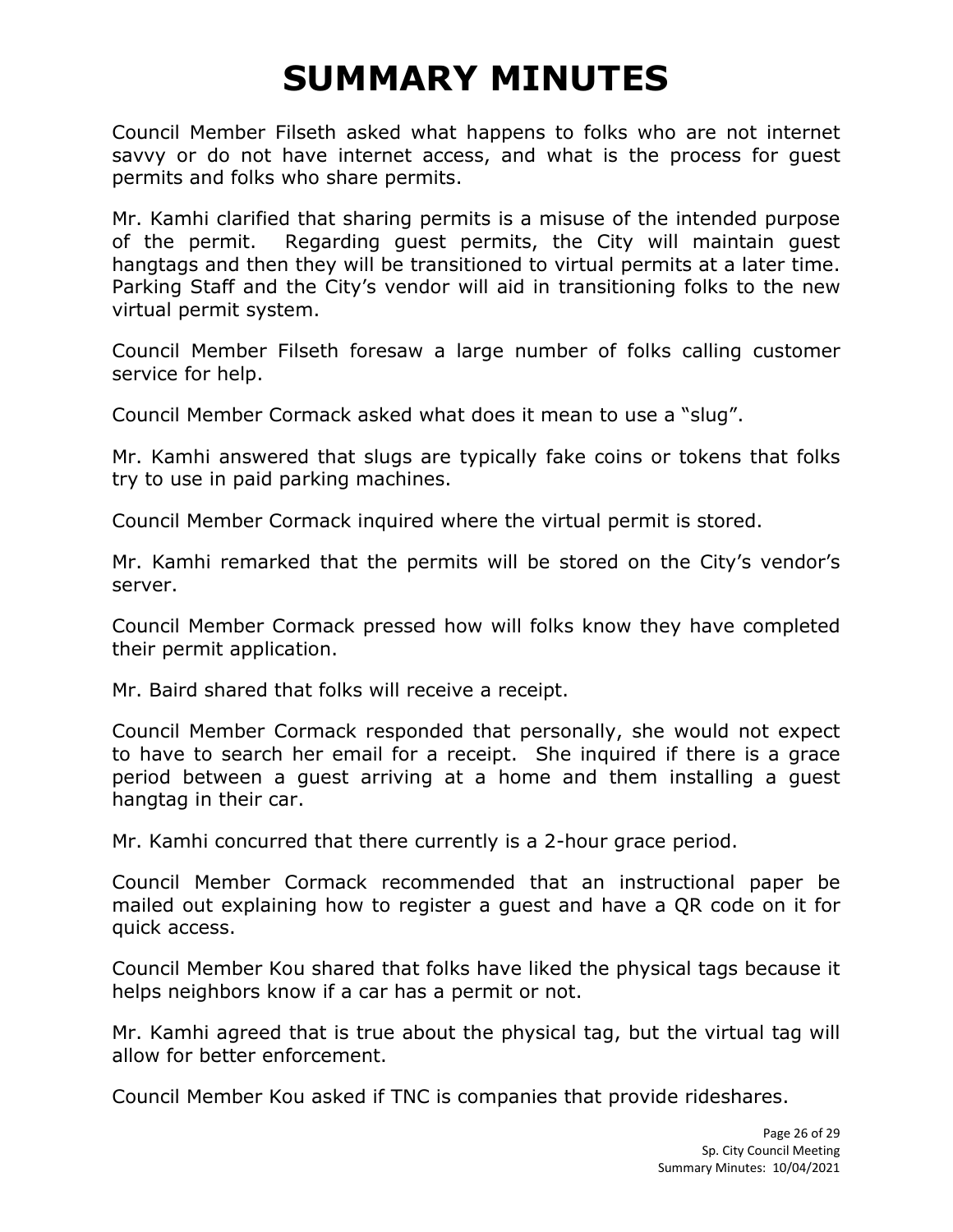Mr. Baird confirmed that is correct.

Mayor DuBois articulated that the new virtual system will help eliminate loopholes. He supported the comments made by Council Member Cormack regarding ease of use. He inquired if there are any other changes to loading zones besides including the word "active".

Mr. Baird answered that is the only change.

Mayor DuBois wanted to know why specific blocks are listed in the proposal.

Mr. Baird explained that Staff intends to have block boundaries listed separately from the PAMC, but that will be presented at a future time.

Mayor DuBois inquired if the violations for penalties should be broader and include other parking permits.

Mr. Baird restated that Staff is focused on the Residential Preferential Parking (RPP) districts and will later expand the program to other parking permits.

Mr. Kamhi noted that Council previously approved LPR only for RPP districts, not commercial parking garages. Currently, on-street commercial parking, garages and parking lots are enforced by the Palo Alto Police Department.

Mayor DuBois encouraged Staff to include a section outlining how the City will comply with the Data Security Ordinance.

Vice Mayor Burt remarked that there has always been a concern regarding guest tags and if the 2-hour grace period be 3-hours.

Mr. Kamhi could not recall Staff exploring a longer grace period. One component of moving to virtual permits is collecting better data to understand parking supply and demand. Once that has happened, the City may wish to revisit how long the grace period time length.

Vice Mayor Burt found the term transportation network companies confusing and he encouraged Staff to reexamine the nomenclature. He mentioned that common carriers pose more issues than rideshare companies and the City has no mechanism to address those issues. He recommended expanding short-term parking areas and loading areas as well as mandating that common carriers use them.

Mr. Kamhi reported that Staff has been focused on making more short-term parking areas throughout the City over the past year, but can explore it further opportunities.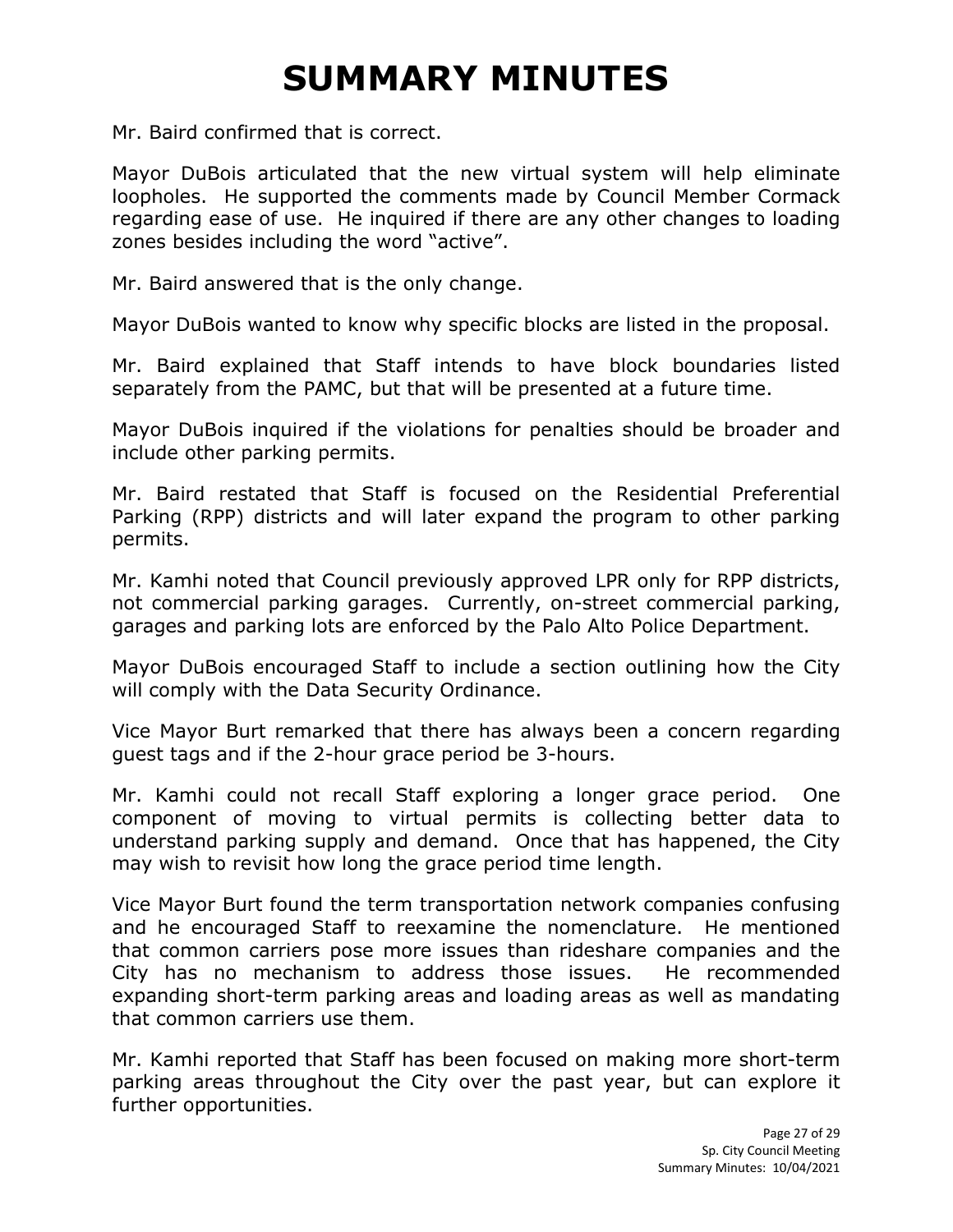Vice Mayor Burt asked if Staff's recommendation is that Council take action on the TNC and the activity requirements. Also, will those requirements be applied to common carriers.

City Attorney Molly Stump noted that the reason to use the words "transportation network company" is because that is how the group is referred to in State law. She encouraged Staff to explore how TNC regulations can be applied to common carriers and return to Council at a later time.

Mr. Baird noted that Ms. Stump's recommendation is within the scope of work that Staff is already working on.

**MOTION:** Council Member Stone moved, seconded by Vice Mayor Burt to:

- A. Adopt the attached ordinance amending Palo Alto Municipal Code (PAMC) Title 10 (Parking) to allow virtual parking permits and update definitions and procedures;
- B. Approve modifications to the City's various on-street parking permit policies to implement virtual permits; and
- C. Direct Staff to study the delivery service double-parking issue and return to the City Council with a proposal to regulate on-street parking of delivery vehicles for commercial purposes.

Council Member Stone remarked that the motion is common sense and moved the City in a direction that is more sustainable.

Council Member Tanaka understood that LPR will be used in RPPs only.

Mr. Kamhi confirmed that is correct but the system will help count vehicles in commercial parking garages and lots.

Council Member Tanaka commented that the virtual system will help the City better understand parking issues. He inquired if there is a plan to use the LRP for residential areas that do not have an RPP. He shared that several residents have mentioned that in their neighborhood in Barron Park there are vehicles that have not moved for months.

Mr. Kamhi explained that vehicles that are parked in a non-RPP area for over 72-hours should be reported to the Palo Alto Police Department.

Council Member Tanaka strongly encouraged Staff to be proactive in non-RPP residential neighborhoods and help with enforcement.